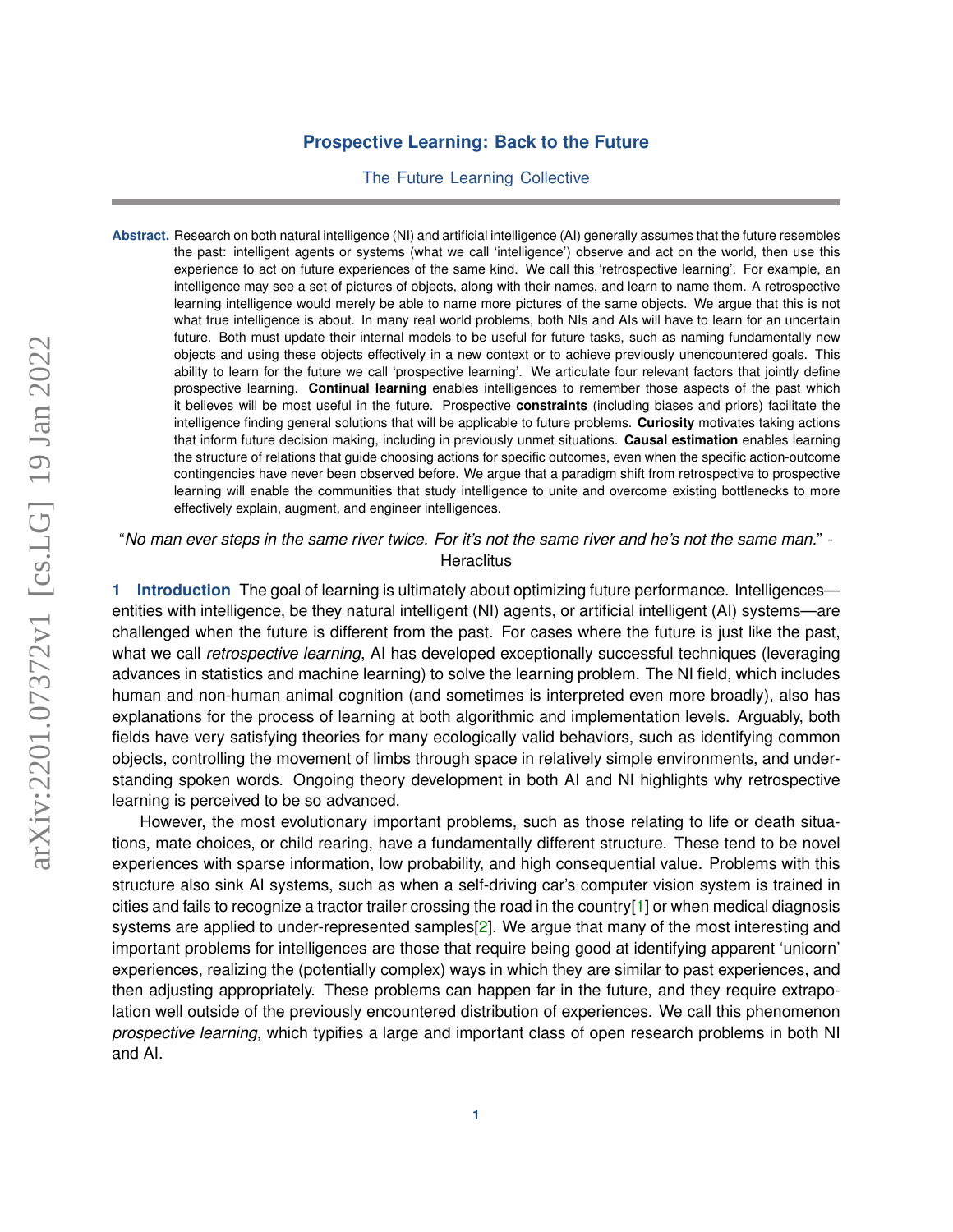Here we make the case that the study of intelligence, in both biological and human-made systems, needs to go back to where the goal of learning has always been: we need to bring learning back to the future. If we want to explain and augment animal intelligence, including humans, and to engineer more intelligent machines, it is time to change how we look at the problem of learning by understanding that it is fundamentally a future oriented process. This has both deep implications for how we understand the origins of behavior and how we think about the fundamental computational structure of learning in general.

**1.1 What is Prospective Learning?** Any intelligence engaged in prospective learning can make effective decisions in novel scenarios, with minimal data and resources, by extrapolating from the past and postulating active solutions via an internal model of the world. This allows them to out-compete other intelligences in their corresponding niches, by leveraging the four below capabilities.

1. **Continual learning** enables an intelligence to remember those aspects of the past that it believes will be relevant in the future [\[3\]](#page-17-2).

2. **Constraints** (including biases and priors) facilitates finding general solutions that will apply to future problems and thus makes learning possible. While the general problem is intractable (or even uncomputable) [\[4\]](#page-17-3), built-in priors, inductive biases, and other constraints to regularize the search space [\[4,](#page-17-3) [5\]](#page-18-0).

3. **Curiosity** motivates taking actions that inform future decisions, including in previously unmet situations. Because intelligences do not know a priori which action-outcome contingencies are currently available, or how previous contingencies have changed, they should explore the world to gather additional information [\[6\]](#page-18-1).

4. **Causal** estimation enables learning the structure of relations that guide choosing actions for specific outcomes, even when the specific action-outcome contingencies have never been observed before. Intelligences in the wild are not merely perception machines; rather they take actions to maximize the probability of achieving the most desirable outcomes, and to learn what effects arise from what causes [\[7\]](#page-18-2).

What makes these capabilities so critical for prospective learning? First, the above list of four desiderata yields intelligences that are capable of generalizing and adapting to future environments that differ from the past in ecologically predictable ways. Although cognitive scientists have not yet explicitly conducted careful experiments to quantify prospective learning capabilities holistically, there is ample evidence in the animal kingdom for each of these capabilities, across species, and even across phyla. We provide such evidence in Section [2.](#page-2-0) Second, each of the above capabilities, on its own, has already been recognized as an important open problem in the AI community, which has begun formalizing the problem and designing solutions to address it. This enables designing and conducting careful psychophysical experiments to assess and quantify them. In Section [3](#page-4-0) we provide a brief background formalizing retrospective learning, to provide a contrast and show its limitations as compared to a sketch of what formalizing prospective learning would entail in Section [4.](#page-6-0) Finally, we conclude in Section [5](#page-13-0) by proposing how modifying our thinking about learning to be for the future will transform natural and artificial intelligences, as well as society more generally.

<span id="page-1-0"></span>**1.2 A sketch of our framework** Before proceeding any further, we must first provide a simple sketch to contextualize our thinking of the problem. This is illustrated in Figure [1.](#page-2-1) We envision an external world (W, top) and internal model of the world, also called a hypothesis (h, bottom). Both of these are evolving in time and dependent on the past and each other in various ways. Critically, this partial dependency between the past and a distinct future is the primary difference between prospective learning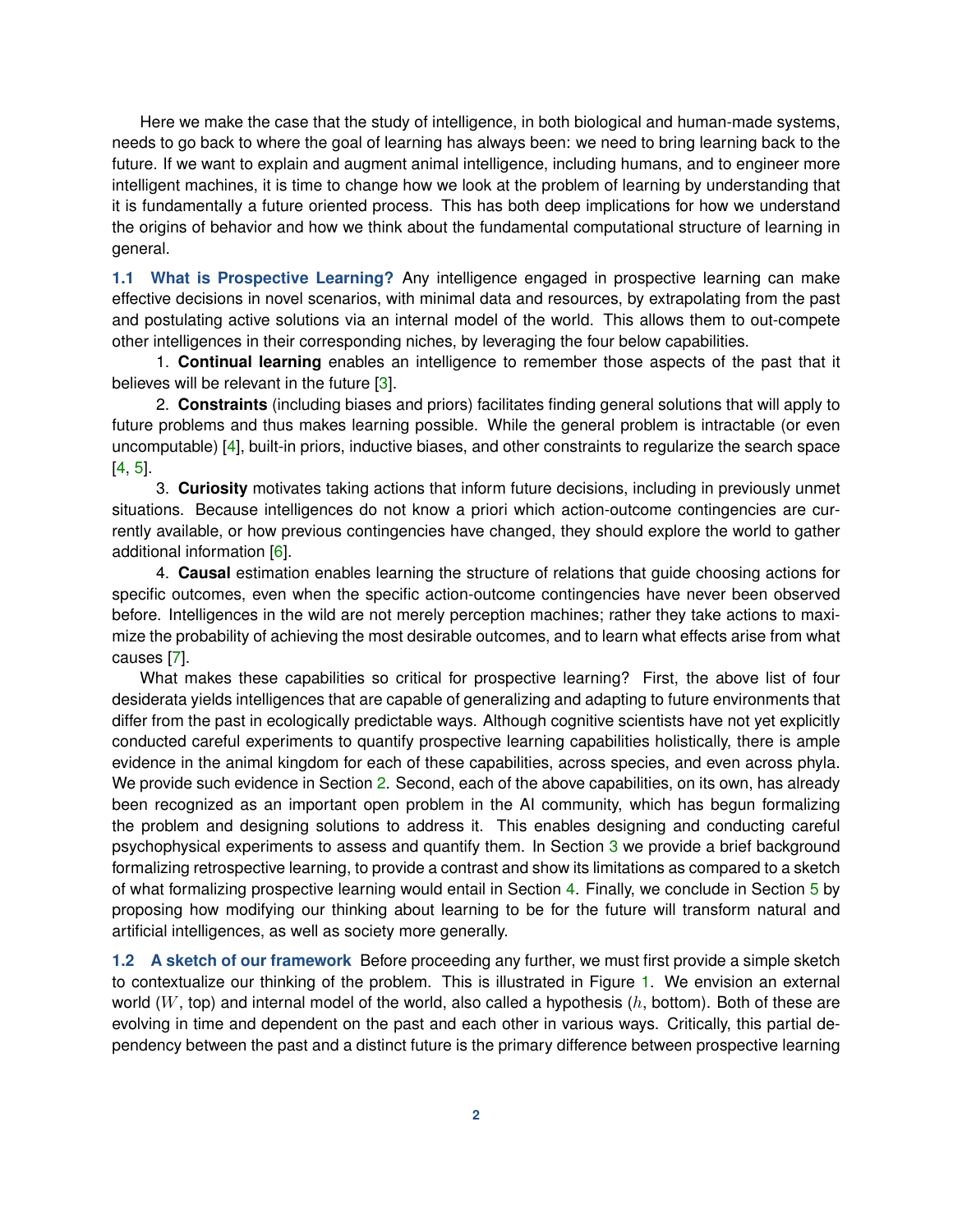<span id="page-2-1"></span>

Figure 1: Our conceptual understanding of prospective learning. W: world state. X: input (sensory data). Y: output (response/action). h: hypothesis. g: learner. Subscript n: now. Subscript f: future. NOW: the task and context that matters right now. FUTURE: the task and context that will matter at some point of time in the future. Note that g, the learning algorithm, is fixed and unchanging, while continually updating the hypothesis. Black arrows denote inputs and outputs. White arrows indicate conceptual linkages.

and traditional learning approaches (see Section [3](#page-4-0) for further details). At any given time (now, indicated by subscript n), the intelligence receives some input from the world  $(X_n)$ . The intelligence contains a **continual learning** algorithm (g). The goal of that algorithm is to leverage the new data to update the intelligence's current hypothesis  $(h_n)$  without catastrophically forgetting the past, and ideally even improving upon previously acquired skills or capabilities. The hypothesis that is created is selected from a **constrained** set of hypotheses that are inductively biased towards those that also generalize well to problems the intelligence is likely to confront in the future. **Curiosity** motivates gathering more information that could be useful now, or in the future. Based on all available information, the intelligence makes a decision about to respond or act  $(Y)$ . Those actions **causally** impact the world. This process of acquiring input, learning from the past, updating hypotheses, and acting to gain rewards or information, is relevant and repeats itself in the far future (indicated by subscript  $f$ ).

The central premise of our work here is that by understanding how NIs achieve (or fail at) each of these four capabilities–and describing them in terms of an AI formalism—we can overcome existing bottlenecks in explaining, augmenting, and engineering both natural and artificial intelligences.

<span id="page-2-0"></span>**2 Evidence for prospective learning in natural intelligences** NIs (which we limit here to any organism with a brain or brain-like structure) always learn for the future, because the future is where survival, competition, feeding, and reproduction happen. That is not to say that NIs are perfect at it, or even particularly efficient. Rather, we argue that prospective abilities are successful just enough to bolster evolutionary fitness so as to be reinforced over time. In many ways, brains appear to be explicitly built (i.e., evolved) to make predictions about the future [\[8\]](#page-18-3). NIs learn abstract, transferable knowledge that can be flexibly applied to new problems, rather than greedily optimizing for the current situation (for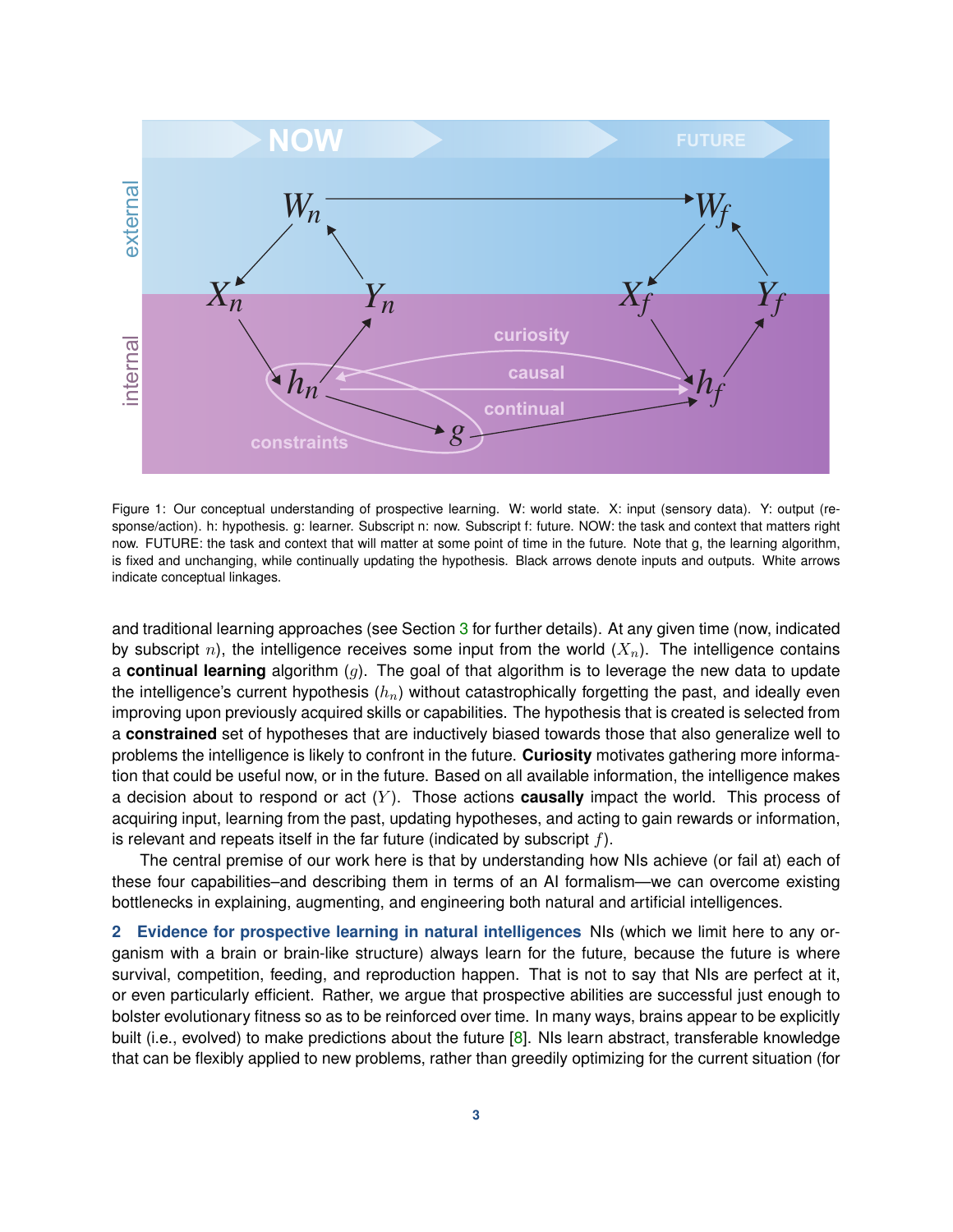review see Gershman et al. [\[9\]](#page-18-4), Raby and Clayton [\[10\]](#page-18-5)). In the field of ecology, this process is part of what is called 'future planning' [\[11\]](#page-18-6) or 'prospective cognition' [\[10\]](#page-18-5), both of which describe the ability of animals to engage in 'mental time travel' [\[12\]](#page-18-7) by projecting themselves into the future and imagining possible events, anticipating unseen challenges. Given our focus on prospective learning, here we will focus on the learning aspects of future planning and prospective cognition.

While prospective abilities have classically been thought of as a uniquely human trait [\[13\]](#page-18-8), we now know that many other NIs can do this. Bonobos and orangutans socially learn to construct tools for termite fishing, not for immediate use, but instead to carry with them in anticipation of future use [\[14\]](#page-18-9). This tool construction and use also extends beyond primates. Corvids collect materials to build tools that solve novel tasks [\[15\]](#page-18-10). This building of novel tools can be seen as a form of prospective learning. Here the experience of learning novel objects (e.g., pliability of specific twigs, inspecting glass bottles) transfers to novel applications in the future (e.g., curving a twig to use as a hook to fish out food from a bottle). It requires that the animal seek out the information (curiosity) to learn the physics of various objects (causality), both biased and facilitated by internal heuristics that limit the space of hypotheses for how to configure the tool (constraints), and extend this knowledge to produce new behavioral patterns (continuous learning) within the constraints of the inferred structure of the world.

Another manifestation of future learning is food caching, seen in both mammals (e.g., squirrels and rats) as well as birds. Western scrub-jays not only have a complex spatial memory of food cache locations, but can flexibly adapt their caching to anticipate future needs [\[16\]](#page-18-11). Experiments on these scrub-jays have shown that they will stop caching food in locations where it gets degraded by weather or is stolen by a competitor  $[17, 18]$  $[17, 18]$  $[17, 18]$ . Indeed, consistent with the idea that these birds are learning, scrubjays that are caught stealing food from another's cache (i.e., observed by another jay), will restore the stolen food in private, as if aware that the observing animal will take back the food [\[19\]](#page-18-14). This behavior can be considered prospective within a spatial framework, wherein prior experience facilitates learning a unique 'cognitive map' that facilitates innovative zero-shot transfer to creatively solve tasks (e.g., strategic storage and retrieval of food) in a novel future context (i.e., next season) [\[20\]](#page-18-15). This spatial learning likely evolved and helps animals solve ethologically critical tasks such as navigation and foraging, as well as to allow animals to use vicarious trial-and-error to imaginatively simulate multiple scenarios [\[21\]](#page-18-16), generalizing previously learned information to a novel context. But such mechanisms are not limited to navigational problems: many animals have evolved the ability to transform non-spatial variables into a spatial framework, enabling them to solve a broad set of problems using the same computational principles and neural dynamics underlying spatial mapping [\[22,](#page-18-17) [23\]](#page-18-18). Finally, as an animal explores its environment, it can quickly incorporate novel information using the flexibility of the cognitive map, while leaving existing memories largely intact (i.e., without disrupting the weights of the existing network).

Learning for the future is seen across phyla as well. Bees (arthropods) can extrapolate environmental cues to not only locate food sources, but communicate this location to hivemates via a 'waggle dance' where future targets lie with a high degree of accuracy (for review see Menzel [\[24\]](#page-18-19)). Importantly, bees can also learn novel color-food associations, identifying the color of new high value nectar sources via associative learning in novel foraging environments [\[25,](#page-18-20) [26\]](#page-19-0). This ability also extends to learning novel flower geometries that may indicate high nectar food sources that are then communicated back to the hive for future visits by other bees [\[27\]](#page-19-1). This remarkably sophisticated form of learning for the future happens in an animal with less than a million neurons, and fewer than 10 billion synapses. In contrast, modern deep learning systems, such as GPT-3, have over 100 billion synapses [\[28\]](#page-19-2) and yet fail at similar forms of sophisticated associative learning. Even in the mollusca phylum, octopuses have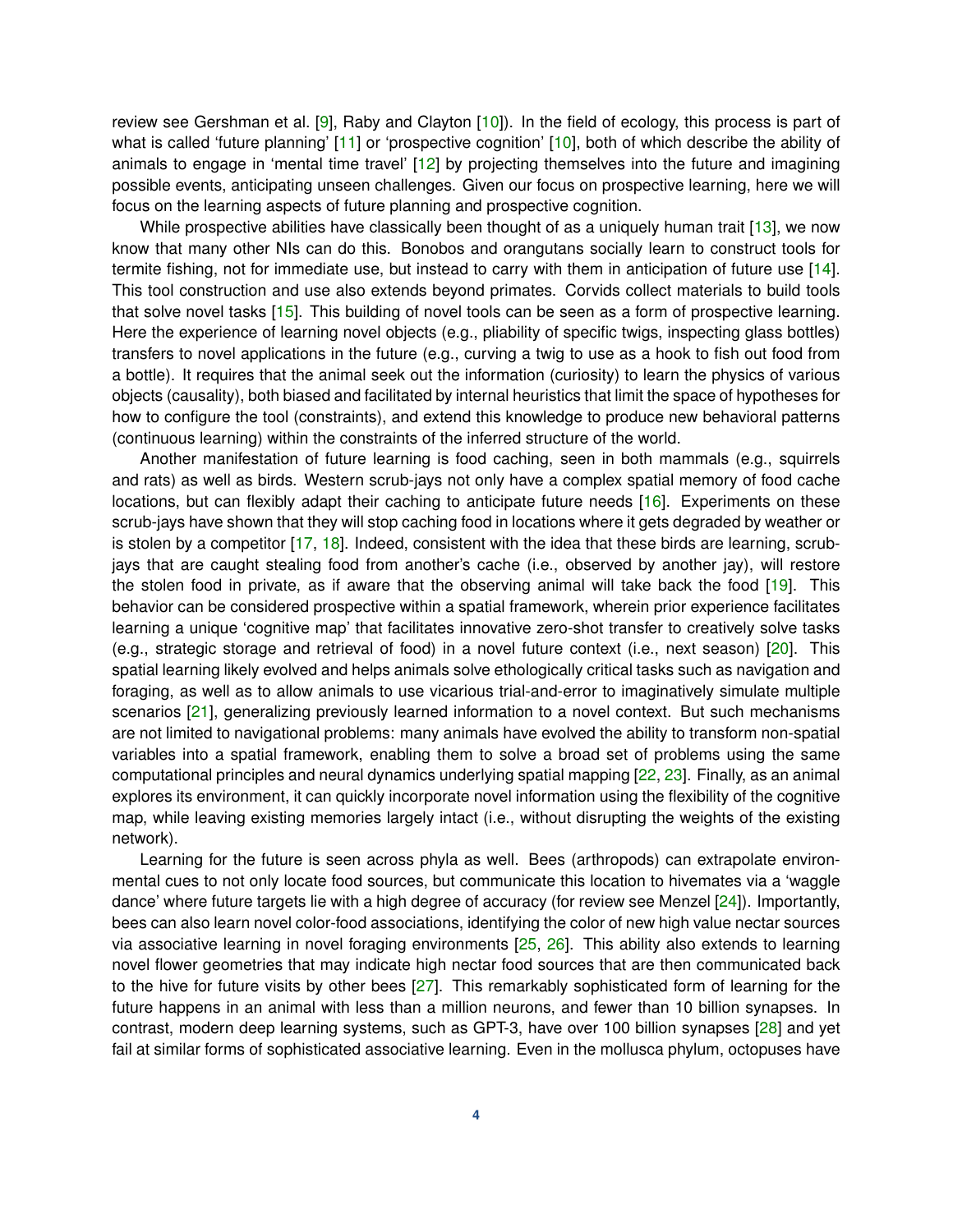been found to perform observational learning, with single shot accuracy at selecting novel objects by simply watching another octopus perform the task [\[29\]](#page-19-3). This rapid form of (continual) learning allows the animal to effectively use an object it has never seen before in new situations (constraints and causality), simply by choosing to play with it (curiosity). Thus, it is learning for the future.

Prospective learning has, thus, a very long evolutionary history. Given that arthropods, mollusks, and chordates diverged in evolution 500 million years ago, the observation of prospective learning abilities across these phyla suggests one of two possibilities: 1) prospective learning is an evolutionarily old capacity with a shared neural implementation that exists in very simple nervous systems (and scales with evolution), or 2) prospective learning has independently evolved multiple times with different implementation-level mechanisms (a.k.a., multiple realizability [\[30,](#page-19-4) [31\]](#page-19-5)). These two possibilities have different implications for the types of experiments that would inform our understanding of prospective learning in NIs and how we can implement it in artificial systems (see  $\S 5$  $\S 5$  for further details).

<span id="page-4-0"></span>**3 The traditional approach to (retrospective) learning.** The standard machine learning (ML) formalism dates back to the 1920's, when Fisher wrote the first statistics textbook ever. In it, he states that "statistics may be regarded as . . . the study of methods of the reduction of data." In other words, he established statistics to describe the past, not predict the future. Shortly thereafter, Glivenko and Cantelli established the fundamental theorem of pattern recognition: given enough data from some distribution, one can eventually estimate any parameter of that distribution [\[32,](#page-19-6) [33\]](#page-19-7). Vapnik and Chervonenkis [\[34\]](#page-19-8) and then Valiant [\[35\]](#page-19-9) rediscovered and further elaborated upon these ideas, leading to nearly all of the advancements of modern ML and AI. Here we will highlight the structure of this standard framework for understanding learning as used in AI.

As above (Section [1.2\)](#page-1-0), let X be the input to our intelligence, (e.g., sensory data) and Y be its output (e.g., an action). We assume those data are sampled from some distribution  $P_{X,Y}$  that encapsulates some true but unknown properties of the world. For brevity, we allow  $P_{X,Y}$  to also incorporate the causal graph, rather than merely the probabilistic distribution. Let  $n$  denote the  $n^{th}$  experience, the one that is happening right now. In the classical form of the problem, a learning algorithm  $g$  (which we hereafter refer to as a 'learner') takes in the current data sample  $S:=\{(X_i,Y_i)\}_{i=1}^n$  and outputs a hypothesis  $h_n \in \mathcal{H}$ , where the hypothesis  $h_n : \mathcal{X} \to \mathcal{Y}$  chooses a response based on the input. The  $n^{th}$  sample corresponds to 'now', as described in Section [1.2.](#page-1-0) The learner chooses a hypothesis, often by optimizing a loss function  $\ell$ , that compares the predicted output from any hypothesis,  $h(X)$  with the (sometimes unobserved) ground truth output,  $Y: \ell(h(X), Y)$ . The goal of the learner is to minimize *risk*, which is often defined as the expected loss, by integrating over all possible test datasets:

$$
R(h) = \underbrace{\int_{(\mathcal{X}, \mathcal{Y})} \underbrace{\ell(h(X), Y)}_{\text{loss function}} \underbrace{dP_{X, Y}}_{\text{distribution}}.
$$

Note that when we are learning,  $h$  is dependent on the past observed (training) dataset. However, when we are designing new learners (e.g., as evolution does), we do not have a particular training dataset available. Therefore we seek to develop learners that work well on whatever training dataset we have. To do so, in retrospective learning, we assume that all data are sampled from the exact same distribution (in supervised learning, this means the train and test sets), and then we can evaluate risk by integrating out all possible test datasets to determine the expected risk,  $\mathcal{E}$ , of what is learned: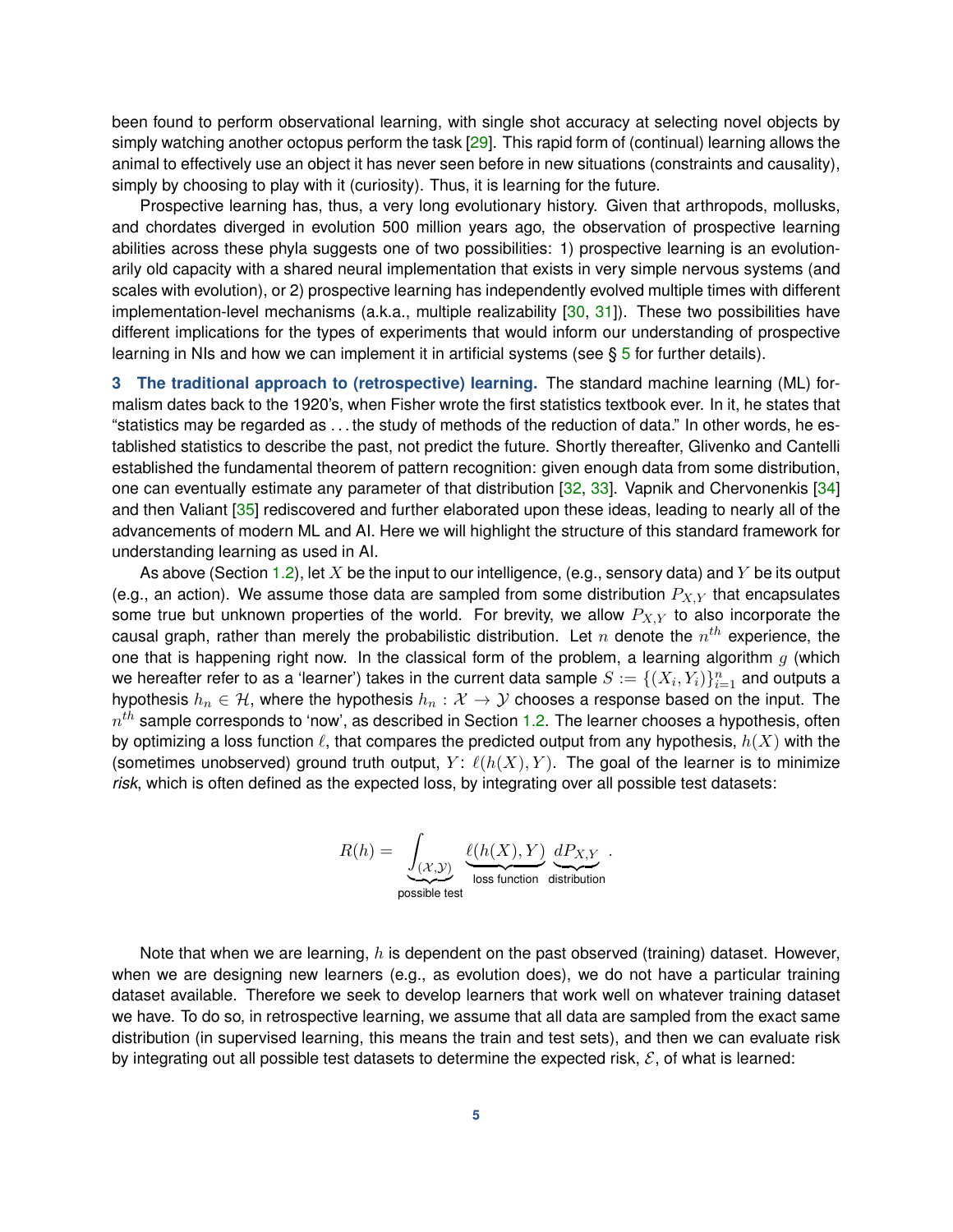$$
\mathcal{E}_{\text{classical}}\left(h,n,P\right) = \underbrace{\int_{(\mathcal{X},\mathcal{Y})_n} \underbrace{R(h)}_{\text{risk}} \underbrace{dP_{(X,Y)_n}}_{\text{disk}} = \underbrace{\int_{(\mathcal{X},\mathcal{Y})_n} \underbrace{\int_{(\mathcal{X},\mathcal{Y})} \underbrace{\ell(h(X),Y)}_{\text{loss function}} \underbrace{dP_{X,Y}}_{\text{distribution}} \underbrace{dP_{(X,Y)_n}}_{\text{distribution}}.
$$

Although both training and test datasets are assumed to be drawn from the same distribution, the two integrals are integrating over two different sets of random variables: the inner integral is integrating over all possible test datasets, and the outer integral is integrating over all possible train datasets. Assuming that the two distributions are identical has enabled retrospective learning to prove a rich set of theorems characterizing the limits of learning. Many learners have been developed based on this assumption, and such algorithms have recently enjoyed a cornucopia of successes, spanning computer vision [\[36\]](#page-19-10), natural language processing [\[37\]](#page-19-11), diagnostics [\[38\]](#page-19-12), protein folding [\[39\]](#page-19-13), autonomous control [\[40\]](#page-19-14), and reinforcement learning [\[41\]](#page-19-15). The successes of the field, so far, rely on problems amenable to the classical statistical definition of learning in which the data are all sampled under a fixed distributional assumption. This, to be fair, encompasses a wide variety of applied tasks. However, in many real-world data problems, the assumption that the training and test data distributions are the same is grossly inadequate [\[42\]](#page-19-16).

Recently a number of papers have proposed developing a theory of 'out of distribution' (OOD) learning [\[43](#page-19-17)[–45\]](#page-19-18), that includes as special cases transfer learning [\[46\]](#page-19-19), multitask learning [\[47–](#page-20-0)[49\]](#page-20-1), meta-learning [\[50\]](#page-20-2), and continual [\[51\]](#page-20-3) and lifelong learning [\[52\]](#page-20-4). The key to OOD learning is that now we assume that the test set is drawn from a distribution that differs in some way from the training set distribution. This assumption is an explicit generalization of the classical retrospective learning problem [\[45\]](#page-19-18). In OOD problems, the train and test sets can come from different sample spaces, different distributions, and optimized with respect to different loss functions. Thus, rather than designing learners with small expected risk as defined above, in OOD learning, we seek learners with small  $\mathcal{E}_{OOD}$  (highlighting in red the differences between  $\mathcal{E}_{OOD}$  and classical 'in-distribution' retrospective learning:

$$
\mathcal{E}_{\text{OOD}}\left(h,n,P^{\text{test}},P^{\text{train}}\right)=\underbrace{\int_{(\mathcal{X},\mathcal{Y})_{\text{train}}}\underbrace{\int_{(\mathcal{X},\mathcal{Y})_{\text{test}}}\underbrace{\ell_{\text{test}}(h(X),Y)}_{\text{loss function}}\underbrace{dP_{X,Y}^{\text{test}}}{\text{distribution distribution distribution}}}{\mathcal{E}_{\text{in}}
$$

Note that this expression for the risk permits the case of multiple tasks: both  $q$  and  $h$  are able to operate on different spaces of inputs and outputs, the inputs to both could include task identifiers or other side information, and the loss would measure performance for different tasks. All of prospective learning builds upon, and generalizes, finding hypotheses that minimizes  $\mathcal{E}_{OOD}$ .

There are various ways in which an intelligence that can solve this OOD problem can still be only a retrospective learner. First, consider continual learning. A learner designed to minimize  $\mathcal{E}_{OOD}$  has no incentive to remember anything about the past. In fact, there is no coherent notion of past, because there is no time. However, even if there were time (for example, by assuming the training data is in the past, and the testing data is in the future), there is no mechanism by which anything about the past is retained. Rather, it could all be overwritten. Second, consider constraints. Often in retrospective ML, constraints are imposed on learning algorithms to help find a good solution *for the problem at hand* with limited resources. These constraints, therefore, do not consider the possibility of other future problems that might be related to the existing problems in certain structured ways, which a prospective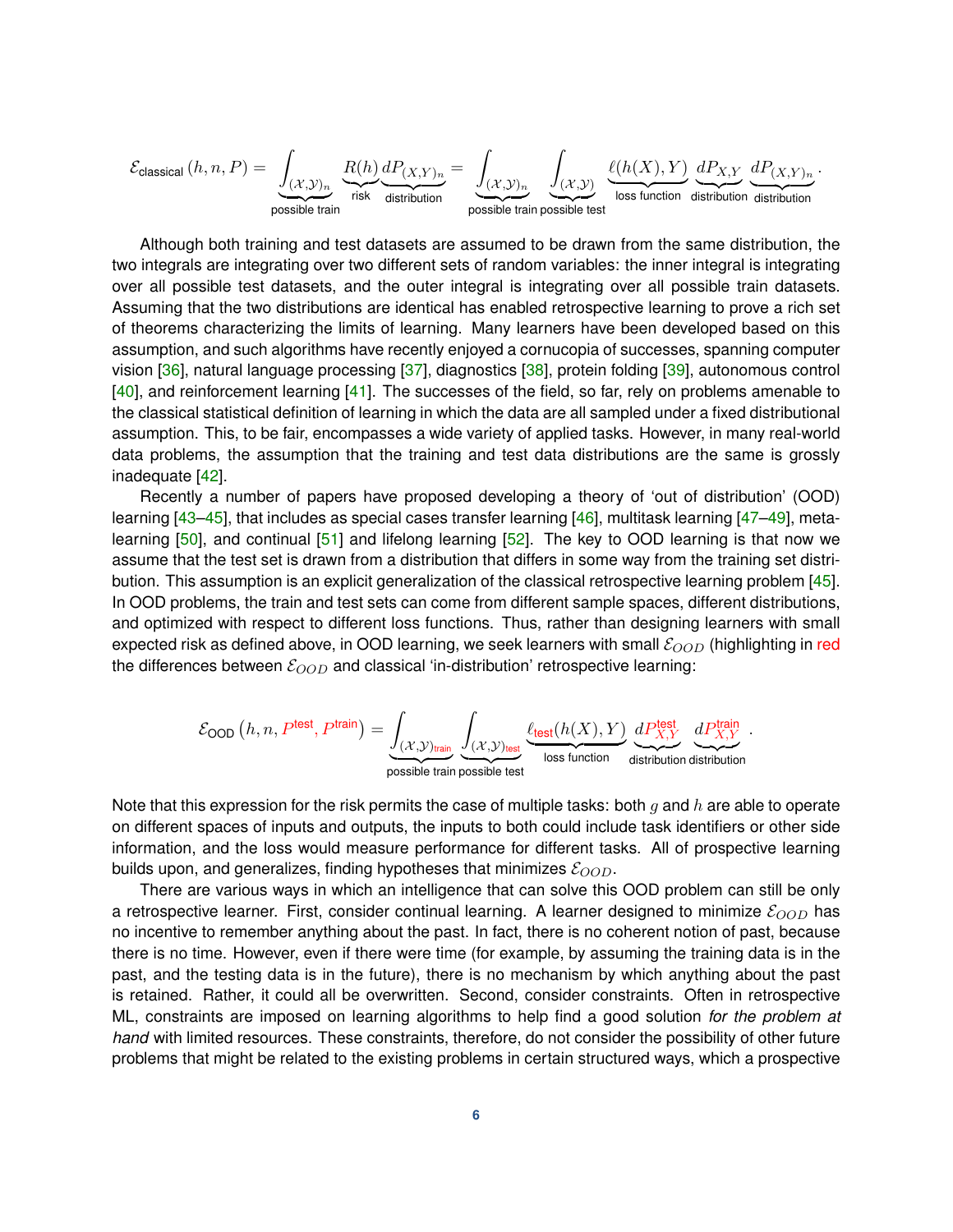learner would. Third, curiosity is not invoked at all. Even if we generalized the above to consider time, curiosity would still only be about gaining information for the current situation, not realizing that there will be future situations that are similar to this one, but distinct along certain predictable dimensions (for example, entropy increases, children grow, etc.). Fourth, there is no notion of causality in the above equation, the optimization problem is purely of association and prediction. These limitations of retrospective learning motivates formalizing prospective learning to highlight these four capabilities explicitly.

<span id="page-6-0"></span>**4 The capabilities that characterize prospective learning** The central hypothesis of this paper is that by posing the problem of learning as being about the future, many of the current problem areas of AI become tractable, and many aspects of NI behaviors can be better understood. Here we spell out the components of systems that learn for the future. While Figure [1](#page-2-1) provides a schematic akin to partially observable Markov decision process [\[53\]](#page-20-5), it is important to note, however, that prospective learning is *not* merely a rebranding of Markov decision processes, or reinforcement learning. Specifically, the 'future' in Figure [1](#page-2-1) is not the next time step, but rather, *some* time in the *potentially distant* future. Moreover, at that time, everything could be different, not merely a time-varying state transition distribution and reward function, but also possibly different input and output spaces. In other words, it could be a completely different environment. Thus, while Markov assumptions may be at play, algorithms designed merely to address a stationary Markov decision process will catastrophically fail in the more general settings considered here. Nonetheless, without further assumptions, the problem would be intractable (or even uncomputable) [\[4\]](#page-17-3).

Thus, we further assume that the external world  $W$  is changing somewhat predictably over time. For example, the distribution of states in a world that operates according to some mechanisms (e.g., sunny weather, cars driving on the right, etc.) may change when one or more of those mechanisms changes (e.g., rainy weather, or driving on the left).  $1$  Continual learning thereby enables the intelligence to store information in  $h$  about the past that it believes will be particularly useful in the (far) future. Prospective constraints,  $h \in \mathcal{H}'$ , including inductive biases and priors, contain information about the particular idiosyncratic ways in which both the intelligence and external world are likely to change over time. Such constraints, for example, include the possibility of compositional representations. The constraints also push the hypotheses towards those that are accurate both now and in the future. The actions are therefore not only aimed at exploiting the current environment but also aimed at exploring to gain knowledge useful for future environments and behaviors, reflecting a curiosity about the world. Finally, learning causal, rather than merely associational relations, enables the intelligence to choose actions that lead to the most desirable outcomes, even in complex, previously unencountered, environments. These four capabilities, continual learning, prospective constraints, curiosity, and causality, together form the basis of prospective learning.

**4.1 Continual learning Continual (or lifelong) learning is the process by which intelligences learn for performance in the future, in a way that involves sequentially acquiring new capabilities (e.g., skills and representations) without forgetting—or even improving upon—previously acquired capabilities that are still useful.** In general we expect previously learned abilities to be useful again in the future, either in part or in full. As such, it is clear that an intelligence that can remember useful capabilities, despite learning new behaviors, will outperform (and out survive) those that do not [\[54\]](#page-20-6). However, AI systems often do forget the old upon learning the new, a phenomenon called *catastrophic interference* or forgetting [\[3,](#page-17-2) [55,](#page-20-7) [56\]](#page-20-8). Better than merely not forgetting old things, a continual

<span id="page-6-1"></span><sup>&</sup>lt;sup>1</sup> In other words, the world may evolve due to interventions on causative factors, which we also touch on in Section [4.4.](#page-10-0)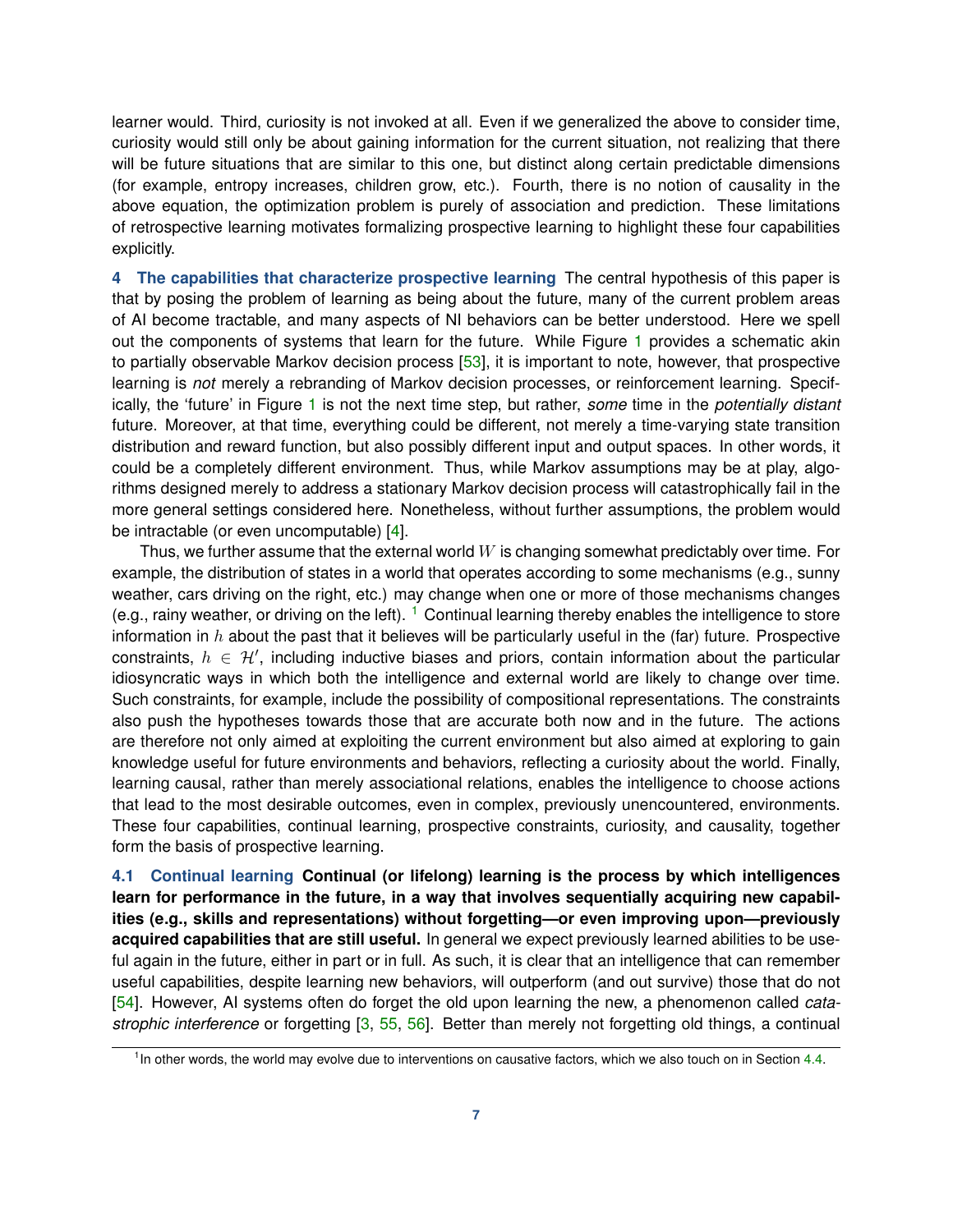learner improves performance on old things, and even potential future things, upon acquiring new data [\[49,](#page-20-1) [52,](#page-20-4) [57–](#page-20-9)[59\]](#page-20-10). As such, the ability to do well on future tasks is the hallmark of real learning and the need to not forget immediately derives from it.

An example of successful continual learning in NI is learning to play music. If a person is learning Mozart, and then practices arpeggios, having learned the arpeggios will improve their ability to play Mozart, and also their ability to play Bach in the future. When people learn another language, it also improves their comprehension of previously learned languages, making future language learning even easier [\[60\]](#page-20-11). The key to successful continual learning is, therefore, to transfer information from data and experiences backwards to previous tasks (called backwards transfer) and forwards to future tasks (called forward transfer) [\[45,](#page-19-18) [58,](#page-20-12) [59\]](#page-20-10). Humans also have failure modes: sometimes this prior learning can impair future performance, a process known as interference (e.g.,  $[61, 62]$  $[61, 62]$  $[61, 62]$ ). The extent of transfer or interference in future performance depends on both environmental context and internal mechanisms (see Bouton [\[63\]](#page-20-15)). While continual learning is obviously required for efficient prospective learning, to date there are relatively few studies quantifying forward transfer in NIs, and, as far as we know, none that explicitly quantify backwards transfer [\[64](#page-20-16)[–66\]](#page-20-17). Crucially, learning new information does not typically cause animals to forget old information.

Nonetheless, while existing AI algorithms have tried to enable both forward and backward transfer, for the most part they have failed [\[67\]](#page-20-18). The field is only just beginning to explore effective continual learning strategies [\[68\]](#page-20-19), which includes those that explicitly consider non-stationarity of the environment [\[69,](#page-21-0) [70\]](#page-21-1). Traditional retrospective learning starts from a *tabula rasa* mentality, implicitly assuming that there is only one task (e.g., a single machine learning problem) to be learned [\[71\]](#page-21-2). In these classical machine learning scenarios, each data sample is assumed to be sampled independently; this is true even in OOD learning. While online learning [\[72\]](#page-21-3), sequential estimation [\[73\]](#page-21-4), and reinforcement learning [\[74\]](#page-21-5) relax this assumption, traditional variants of those ML disciplines typically assume a slow distributional drift, disallowing discrete jumps. This does not consider the possibility that the far future may strongly depend on the present (e.g., memories from last time an animal was at a particular location will be useful next time, even if it is far in the future). These previous approaches also typically only consider single task learning, whereas in continual learning there are typically multiple tasks, and multiple distinct datasets, sometimes each of which having different domains.

In prospective learning, however, data from the far past can be leveraged to update the internal world model [\[75,](#page-21-6) [76\]](#page-21-7). Here the training and test sets are necessarily coupled by time. This is in contrast to the canonical OOD learning problem, in which the training and testing data lack any notion of time, but similar to classical online, sequential, and reinforcement learning. Here we assume that the future depends to some degree on the past. This dependency can be described by their conditional distribution:  $P^{ \mathsf{future} \, | \, \mathsf{past}}_{(X, Y)}$  $(X,Y)$ <sup>lutule</sup> l<sup>past</sup>. Crucially, we do not necessarily assume a Markov process, where the future only depends on the recent past, but rather allow for more complex dependencies depending on structural regularities across scenarios. We thus obtain a more general expected risk in the learning for the future scenario:

(4.1) 
$$
\mathcal{E}_{\text{continual}}\left(h, n, P^{\text{future}, \text{past}}\right) = \underbrace{\int_{(\mathcal{X}, \mathcal{Y})_{\text{past}}}\int_{(\mathcal{X}, \mathcal{Y})_{\text{future}}}\underbrace{\int_{(t, t, w)}\underbrace{\ell_{\text{future}}(h(X), Y)}_{\text{loss function}}\underbrace{dP^{\text{future}}_{X, Y}}_{\text{distribution}}\underbrace{dP^{\text{past}}_{X, Y}}_{\text{distribution}}.
$$

Continual learning is thus an immediate consequence of prospective learning. Recent work on continual reinforcement learning [\[77\]](#page-21-8) can be thought of as devoted to developing algorithms that optimize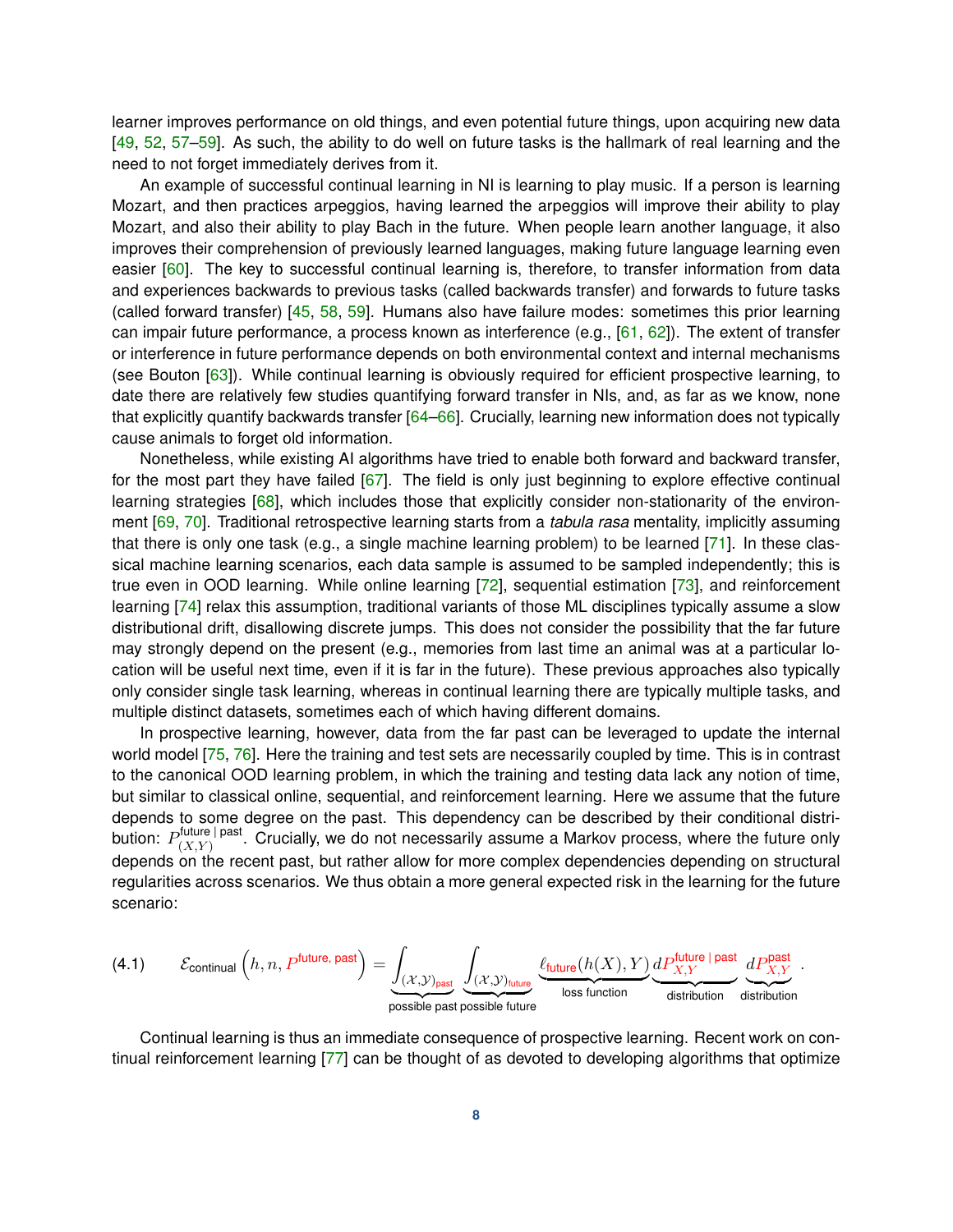the above equation, but such efforts typically lack the other capabilities of prospective learning. As we will argue next, continual learning is only non-trivial upon assuming certain computational constraints.

**4.2 Constraints Constraints for prospective learning effectively shrink the hypothesis space to require less data and fewer resources to find solutions to the current problem, which also generalize to potential future problems.** Whereas in NI these constraints come from evolution, in AI these constraints are built into the system. Traditionally, constraints come in two forms. *Statistical constraints* limit the space of hypotheses that are possible to enhance statistical efficiency; they reduce the amount of data required to achieve a particular goal. For our purposes, priors and inductive biases are 'soft' statistical constraints. *Computational constraints*, on the other hand, impose limits on the amount of space and/or time an intelligence can use to learn and make inferences. Such constraints are typically imposed to enhance computational efficiency; that is, to reduce the amount of computation (space and/or time) to achieve a particular error guarantee. Both kinds of constraints, statistical and computational, restrict the search space of effective or available hypotheses, and of the two statistical constraints likely play a bigger role in prospective learning than computational. Moreover, both kinds of constraints can be thought of as different ways to regularize, either explicit regularization (e.g., priors and penalties) or implicit regularization (e.g., early stopping).<sup>[2](#page-8-0)</sup>.

There is no way to build an intelligence, either via evolution or from human hands, *without* it having some constraints, particularly inductive biases (i.e., assumptions that a learner uses to facilitate learning an input-output mapping). For example, most mammals  $[23, 78, 79]$  $[23, 78, 79]$  $[23, 78, 79]$  $[23, 78, 79]$  $[23, 78, 79]$ , and even some insects  $([80])$  $([80])$  $([80])$ , excel at learning general relational associations that are acquired in one modality (e.g., space) and applied in another (e.g., social groups). Inductive biases like this often reflect solutions to problems faced by predecessors and learned over evolution. They are often expressed as instincts and emotions that provide motivation to pursue or avoid a course of action, leading to opportunities to learn about relevant aspects of the environment more efficiently. For example, mammals have a particular interest in moving stimuli, and specifically biologically-relevant motion [\[81\]](#page-21-12), likely reflecting behaviorally-relevant threats  $[82]$ . Both chicks  $[83]$  and human babies  $[84]$  have biases for parsing visual information into object-like shapes, without extensive experience with objects. Newborn primates are highly attuned to faces  $[85]$  and direction of gaze  $[86]$ , and these biases are believed to facilitate future conceptual  $[87]$ and social learning [\[88\]](#page-21-19). Thus, within the span of an individual's lifetime. NIs are not purely data-driven learners. Not only is a great deal of information baked in via evolution, but this information is then used to guide prospective learning [\[89\]](#page-21-20).

AI has a rich history of choosing constrained search spaces, including priors and specific inductive biases, so as to improve performance (e.g., [\[90\]](#page-22-0)). Perhaps the most well known inductive bias deployed in modern AI solutions is the convolution operation [\[91\]](#page-22-1), something NIs appear to have discovered hundreds of millions of years prior to us implementing them in AIs [\[92\]](#page-22-2). Such ideas can be generalized in terms of symmetries in the world [\[93\]](#page-22-3). Machine learning has developed many techniques to incor-porate known invariances to the learning process [\[94](#page-22-4)-97], as well as mathematically quantifying how much one can gain by imposing them [\[98,](#page-22-6) [99\]](#page-22-7). In fact, in many cases we may want to think about constraints themselves as something to be learned [\[100,](#page-22-8) [101\]](#page-22-9), a process that would unfold over evolutionary timescales for NIs. However, in many areas the true potential of prospective constraints for

<span id="page-8-0"></span><sup>&</sup>lt;sup>2</sup>Note that without computational constraints, some aspects of continual learning can trivially be solved with a naive retrospective learner that stores all the data it has ever encountered, and retrains its hypothesis from scratch each time new data arrive [\[45\]](#page-19-18) Thus, continual learning is inherently defined by space and/or time constraints, which are present in any real world intelligence, be it natural or artificial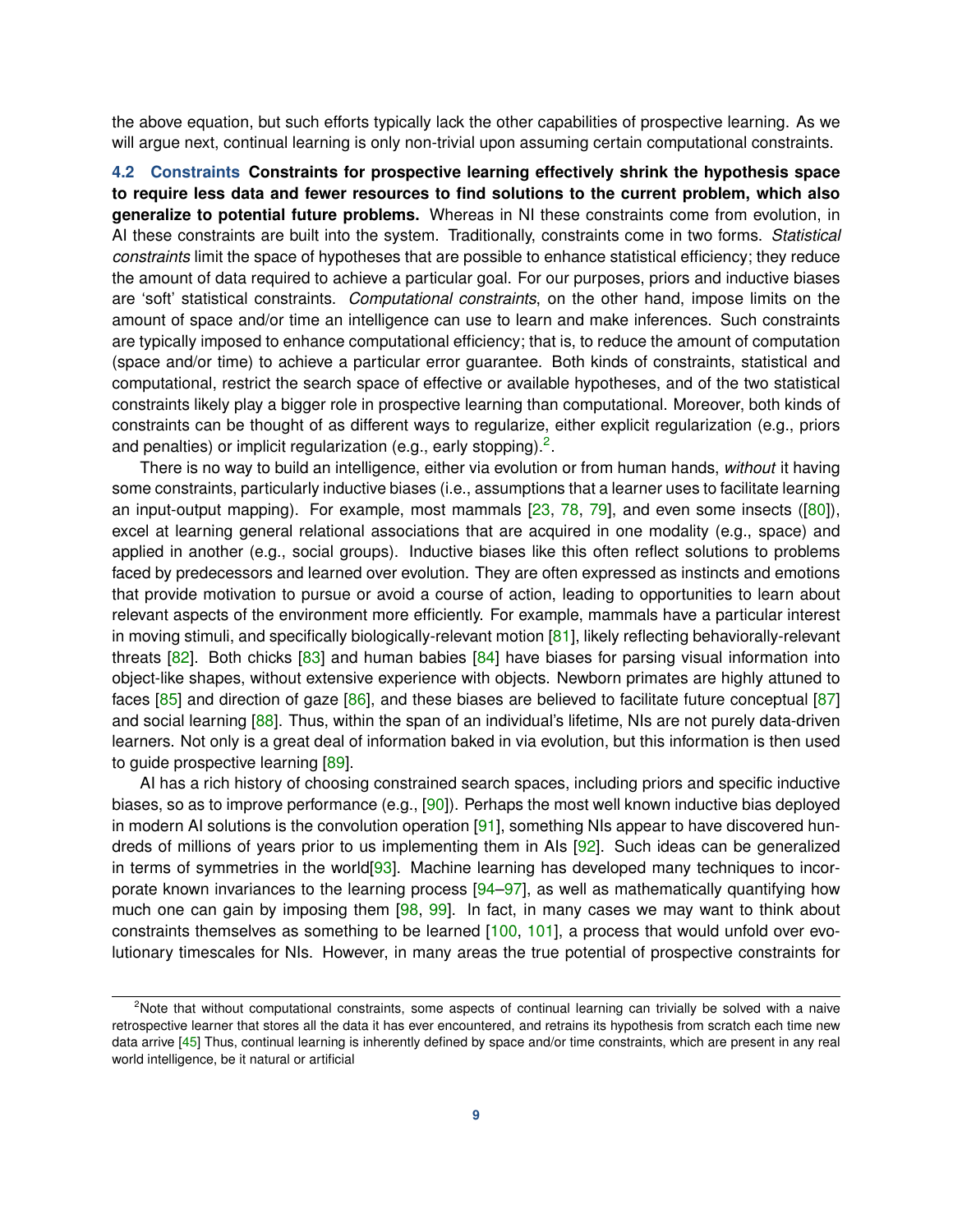accelerating learning for the future remains unmet. For example, as pointed out above, many NIs can learn the component structure of problems (e.g., relations) which accelerates future learning when new contexts have similar underlying compositions (see Whittington et al. [\[23\]](#page-18-18)). This capability corresponds to zero-shot cross-domain transfer, a challenge unmet by the current state-of-the-art machine learning methods [\[102\]](#page-22-10).

Why are these constraints important? With a sufficiently general search space, and enough data, space, and time, one can always find a learner that does arbitrarily well [\[32,](#page-19-6) [103\]](#page-22-11). In practice, however, intelligences have finite data (in addition to finite space and time). Moreover, a fundamental theorem of pattern recognition is the arbitrary slow convergence theorem [\[104,](#page-22-12) [105\]](#page-22-13), which states that given a fixed learning algorithm and any sample size  $N$ , there always exists a distribution such that the performance of the algorithm is arbitrarily poor whenever  $n < N$  [\[34,](#page-19-8) [35\]](#page-19-9). This theorem predates and implies the celebrated no free lunch theorem [\[106\]](#page-22-14), which states that there is not one algorithm to rule them all; rather, if learner  $g$  converges faster than another learner  $g'$  on some problems, then the second learner  $g'$  will converge faster on other problems. In other words, one cannot hope for a general "strong AI" that solves all problems efficiently. Rather, one can search for a learner that efficiently solves problems in a specified family of problems. Constraints on the search space of hypotheses thereby enable intelligences to solve the problems of interest efficiently, by virtue of encoding some form of prior information and limiting the search space to specific problems. Prospective learners use prospective constraints, that is, constraints that push hypotheses to the most general solution that works for a given problem, such that it can readily be applied to future distinct problems.

Formalizing constraints using the above terminology (see Section [3\)](#page-4-0) does not require modifying the objective function of learning. It merely modifies the search space. Specifically, we place constraints on the learner  $g \in \mathcal{G}' \subset \mathcal{G}$ , the hypothesis  $h \in \mathcal{H}' \subset \mathcal{H}$ , and the assumed joint distribution governing everything  $P=P^{future, past}\in \mathcal{P}'\subset \mathcal{P}.$  The existence of constraints is what makes prospective learning possible, and the quality of these constraints is what decides how effective learning can be.

**4.3 Curiosity We define curiosity for prospective learning as taking actions whose goal is to acquire information that the intelligence expects will be useful in the future (rather than to obtain rewards in the present).** Goal-driven decisions can be broken down into a choice between maximizing one of two objective functions  $[107]$ : (1) an objective aimed at directly maximizing rewards, R, and (2) an objective aimed at maximizing relevant information,  $E$ . For prospective learning  $E$  is needed for making good choices now and in the as-yet-unknown future. In this way the intelligence, at each point of time, decides if it should dedicate time to learning about the world thereby maximizing  $E$ , or to doing a rewarding behavior thereby maximizing  $R$ . Critically, by being purely about relevant information for the future, objective (2) (i.e., pure curiosity) can maximize information about both current and future states of the world. E can be defined simply as the value of the unknown, the integration over *possible* futures and the knowledge it may afford. However, this term, can not easily be evaluated. Instead, we know much about what it drives the intelligence to learn: compositional representations, causal relations, and other kinds of invariances that allow us to solve current and future problems. In this way,  $E$  ultimately quantifies our understanding of the relevant parts of the world.

In humans, curiosity is a defining aspect of early life development, where children consistently engage in more exploratory and information driven behavior than adults [\[6,](#page-18-1) [108](#page-22-16)[–111\]](#page-23-0). This drive, particularly important in children, for directed exploration is often focused on learning causal relations—to acquire both forward and reverse causal explanations [\[112\]](#page-23-1)—and develop models of the world that they can exploit in later development. But curiosity is not limited to humans (for review see Loewenstein [\[113\]](#page-23-2)). Just like children [\[114\]](#page-23-3), monkeys show curiosity for counterfactual outcomes [\[115\]](#page-23-4). Rats are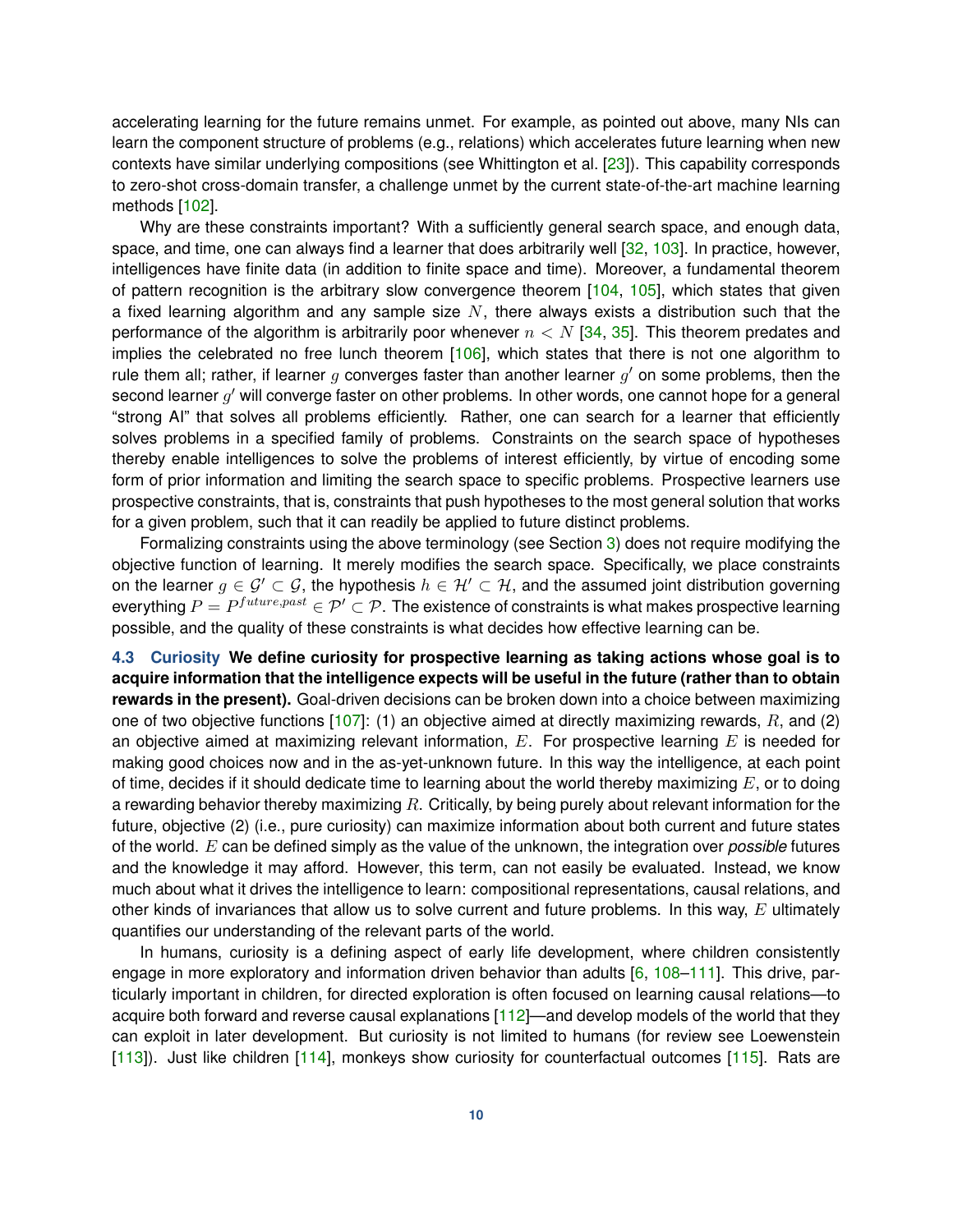driven to explore novel stimuli and contexts, even in the absence of rewards [\[116,](#page-23-5) [117\]](#page-23-6). Just like children [\[118\]](#page-23-7), octopuses appear to learn from playing with novel objects [\[119\]](#page-23-8), a pure form of curiosity. In fact, even the roundworm C. elegans, an animal with a simple nervous system of only a few hundred neurons, shows evidence of exploration in novel environments [\[120\]](#page-23-9). Curiosity is clearly a fundamental drive of behavior in NIs [\[107\]](#page-22-15).

It is well established in the active learning literature that curiosity, i.e., gathering information rather than rewards, can lead to an exponential speed-up in sample size convergence guarantees [\[121,](#page-23-10) [122\]](#page-23-11). Specifically, this means that if a passive learner requires  $n$  samples to achieve a particular performance guarantee, then an active learner requires only  $\ln n$  samples to achieve the same performance. This is important as the scenarios for which prospective learning provides a competitive advantage are those where information is relatively sparse and the outcomes are of high consequential value. So every learning opportunity must really count in these situations. Although we cannot expect that either AIs or NIs can perfectly implement prospective learning by integrating  $E$  over long time horizons. Instead, we can approximate what we learn about the parts of the world that we will want to take future actions in, which compositional elements (i.e., constraints) exist in this world, and which causal interactions these components have. These properties mean that we can see  $E$  as an approximation to how well we can learn from the world. Thus optimal information gathering (i.e., curiosity) relies on similar learning policies as reinforcement learning. This may explain why empirical studies in humans show that infor-mation seeking relies on overlapping circuits as reward learning [\[123\]](#page-23-12). Most importantly, this shows how curiosity is innately future focused. The solution to reinforcement learning (i.e., the Bellman equation) reflects the optimal decision to make to maximize future returns [\[76,](#page-21-7) [124\]](#page-23-13). Thus, in the case of curiosity, this solution is the optimal decision to maximize information in the future. What distinguishes curiosity from reward learning is that learning  $E$  informs intelligences, whether NI or AI, about the structure of the world.  $E$  provides the necessary knowledge of things like spatial configurations, hierarchical relationships, and contingencies. In other words, to find an optimal curiosity policy we can find an optimal policy today about the structure of the world, regardless of immediate rewards, and solve the optimization problem again tomorrow.

<span id="page-10-0"></span>**4.4 Causality Causal estimation is the ability to identify how one event (the cause) produces another (the effect), which is particularly useful for understanding how our actions impact the world.** Causal estimation is enabled in practice by assuming that the direct causal relationships are sparse. This sparsity assumption greatly simplifies modeling the world by adding some bias, but drastically reducing the search space over hypothesis to learn. While it might be tempting to think that prospective learning boils down to simply learning factorizable probabilistic models of the world, such models are inadequate for prospective learning. This is because probabilistic models are inherently invertible. That is, we can just as easily write the probability of wet grass given that it is raining,  $P$ (wet|rain), as the probability that it is raining given wet grass,  $P$ (rain|wet). Yet these probabilities do not tell us what would be the effect of intervening on one or the other variable. These probabilistic statements of the world do not convey whether or not increasing  $P(wet)$  increases  $P(rain)$ . According to causal essentialists, such as Pearl [\[7\]](#page-18-2), to make such statements requires more than a probabilistic model: it requires a causal model. Causal reasoning enables intelligences to transfer information across time. Specifically, it enables transferring causal mechanisms which, by their vary nature, are consistent across environments. This includes environments that have not previously been experienced, thereby transferring out-of-distribution. Thus, causal reasoning, like continual learning, is a qualitative capability, rather than a quantitative improvement, that is necessary for prospective learning.

Causal reasoning has long been seen by philosophers as a fundamental feature of human intelli-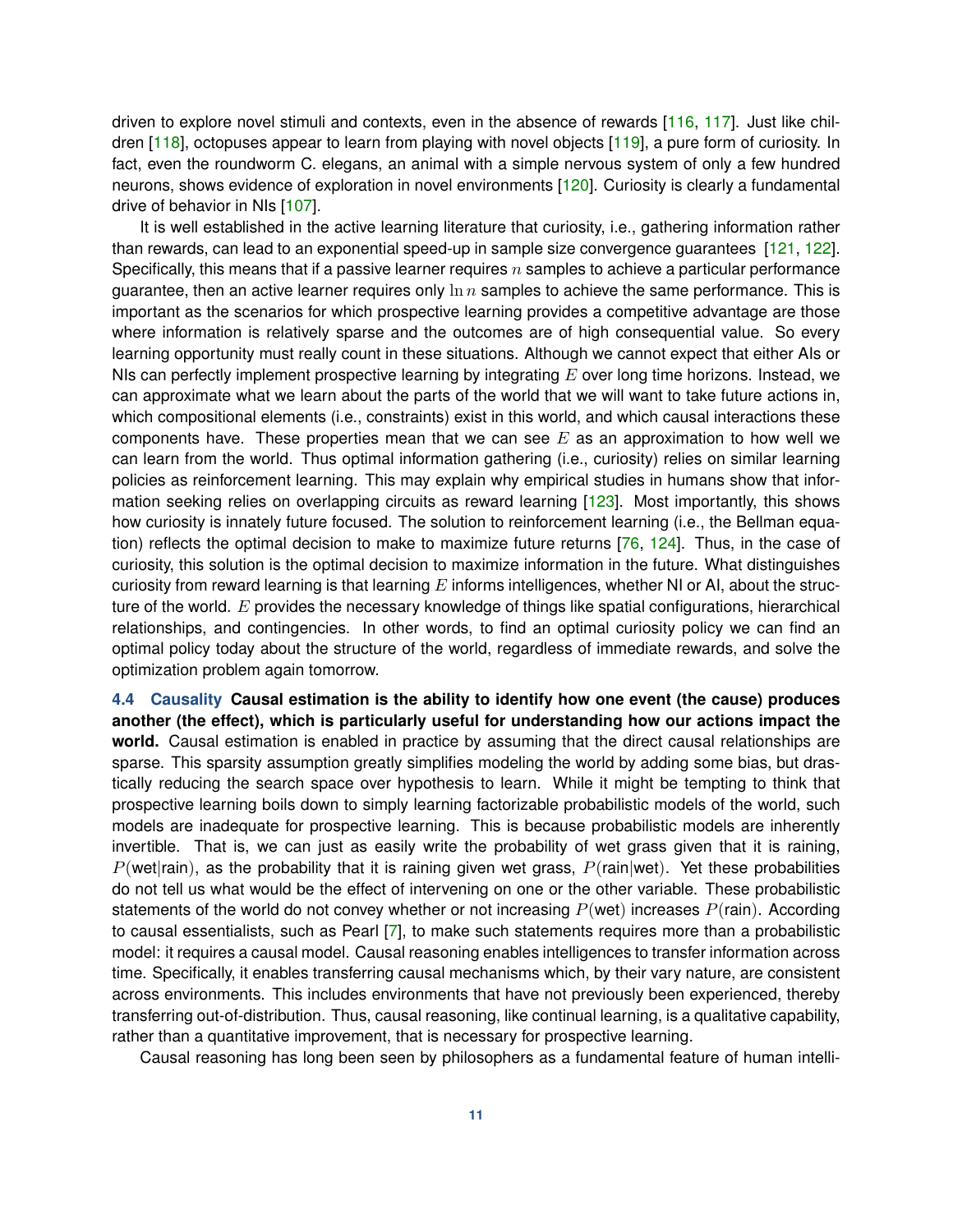gence [\[125\]](#page-23-14). While it is not always easy to distinguish causal reasoning from associative learning in animals, many non-human animals have been shown to perform predictive inferences about objectobject relationships, allowing them to estimate causal patterns (for review see Völter and Call [\[126\]](#page-23-15)). For example, great apes [\[127\]](#page-23-16), monkeys [\[128\]](#page-23-17), pigs [\[129\]](#page-23-18), and parrots [\[130\]](#page-23-19) can use simple sensory cues (e.g., rattling sound of a shaken cup) to infer outcomes (e.g., presence of food in cup), a form of diagnostic inference. However, this form of causal reasoning is inconsistently observed in NIs (see Cheney and Seyfarth [\[131\]](#page-24-0), Collier-Baker et al. [\[132\]](#page-24-1)). Other studies have shown that, particularly in social contexts, animals from great apes [\[133\]](#page-24-2) and baboons [\[134\]](#page-24-3) to corvids [\[135\]](#page-24-4) and rats [\[136,](#page-24-5) [137\]](#page-24-6), can perform transitive causal inference (i.e., if  $A \to B$  and  $B \to C$ , then  $A \to C$ ; for review see Allen [\[138\]](#page-24-7)). This causal ability has even been observed in insects [\[139\]](#page-24-8), suggesting that forms of causal inference exist across taxa.

The insight driving causal reasoning is that the causal mechanisms in the world tend to persist while correlations are often highly context sensitive  $[140]$ . Further, the same causal mechanisms are involved in generating many observations, so that models of these mechanisms are reusable modules in compositional solutions to many problems within the environment. For example, understanding gravity is useful for catching balls as well as for modeling tides and launching rockets. Prospective learning thus crucially benefits from causal models: they are more likely to be useful as they encode real invariances that persist across environments. For example, different variants of COVID will continue to emerge, but certain treatments are likely to be effective for each of them insofar as they act on the mechanism of disease which remains constant [\[141\]](#page-24-10). Such scenarios pose a problem for traditional AI algorithms. Modern retrospective learning machines notoriously fail to learn causal models in all but the most anodyne settings. Some AI researchers have advocated for creating models that can perform causal reasoning, which would help AI systems generalize better to new settings and perform prospective inference [\[142](#page-24-11)[–144\]](#page-24-12), but this field remains in its infancy.

Going back to our formulation of the problem, what this all means is that what matters for future decisions is 'doing  $Y'$ : intervening on the world by virtue of taking action  $Y$ , rather than simply noting the (generalized) correlation between X and Y. Fundamentally, implementing Y simply means returning the value of the hypothesis for a specific X: i.e.,  $do(h(X))$ . This modification yields an updated term to optimize to achieve prospective learning:<sup>[3](#page-11-0)</sup>

$$
\mathcal{E}_{\text{causal}}\left(\text{do}(h),n,P\right) = \underbrace{\int_{(\mathcal{X},\mathcal{Y})_n}}_{\text{possible train possible test}}\underbrace{\int_{(\mathcal{X},\mathcal{Y})} \underbrace{\ell(\text{do}(h(X)),Y)}_{\text{loss function}}\underbrace{dP_{X,Y}}_{\text{distribution distribution distribution}}
$$

.

Crucially, the ability to choose actions,  $Y$ , allows the agent to discover causal relations, regardless of the amount of confounding in the outside world. Causality links actions and learner, both by enabling actions that are helpful for learning (e.g., randomized ones), and by enabling learning strategies that are useful for discovering causal aspects of reality (e.g., through quasi-experiments). For our purposes here, we consider all interactions between learning and action strategies to belong to either causality or curiosity.

**4.5 Putting it all together** Table [1](#page-13-1) provides a summary of the four capabilities that are necessary for prospective learning, examples of how they are expressed in nature, how retrospective learning

<span id="page-11-0"></span><sup>&</sup>lt;sup>3</sup>Note that minimizing this equation is close to reinforcement learning objectives, although they typically are not explicitly interested in learning causal models, and therefore, the 'do' operator is not typically present in the value or reward functions.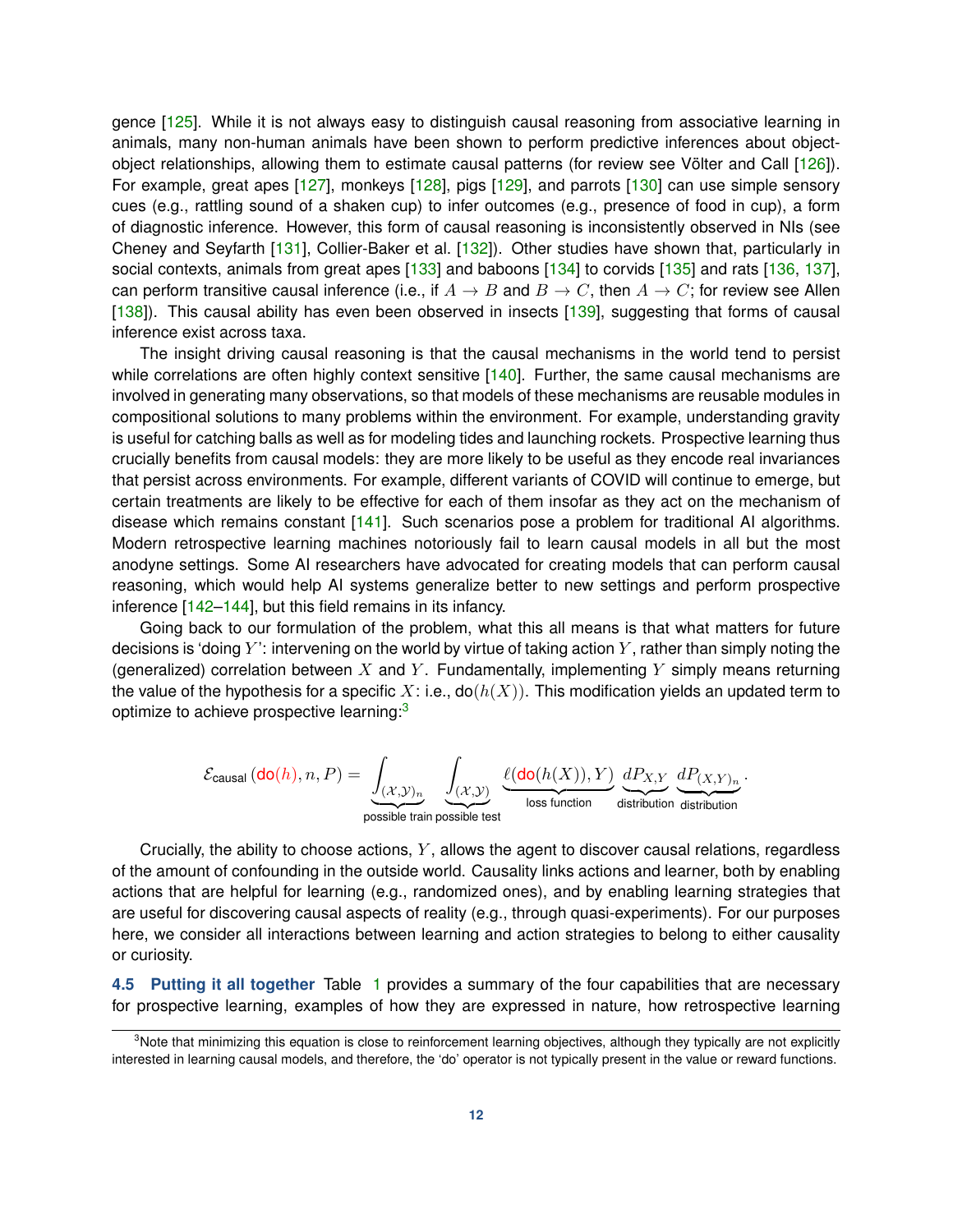handles each process, and how a prospective learner would implement it. In it we highlight examples in the literature where the behavior of a prospective learner has been demonstrated in AI, illustrating the fact that the field is already moving somewhat in this direction, but just not completely yet. We argue this is due to the fact that the form of prospective learning has not been carefully defined, as we have attempted to do here.

With this gap in mind, we argue that in NIs, evolution has led to the creation of intelligent agents that incorporate the above key components that jointly characterize prospective learning. Continual learning, enabled by constraints and driven by curiosity, allows for the ability to make causal inferences about which actions to take now that lead to better outcomes now and in the far future. In other words, our claim is that evolution led to the creation of NIs that choose a learner such that, with each new experience, updates the internal model  $g(h_n, X_n, Y_n) \to h_f$ , where each  $h_f$  is the solution to

<span id="page-12-0"></span>(1)

\nminimize 
$$
\mathcal{E}'(\text{do}(h), n, P)
$$
,

\nsubject to  $g \in \mathcal{G}', h \in \mathcal{H}', \& P \in \mathcal{P}'$ ,

where  $P = P^{\text{future},\text{past}},$  the constraints on  $g,~h,$  and  $P$  encode aspects of time, compositionality, and causality (e.g., that the future is dependent on the past via causal mechanisms). The expected risk,  $\mathcal{E}',$ for a specified hypothesis, at the current moment, given a set of experiences, is defined by

$$
\mathcal{E}'\left(\text{do}(h),n,P\right) = \underbrace{\int_{(\mathcal{X},\mathcal{Y})_{\text{past}}}\underbrace{\int_{(\mathcal{X},\mathcal{Y})_{\text{future}}}\underbrace{\ell_{\text{future}}(\text{do}(h(X)),Y)}_{\text{loss function}}\underbrace{\mu P_{X,Y}^{\text{future}\,|\,\text{past}}}_{\text{distribution}}\underbrace{\mu P_{X,Y}^{\text{past}}}{\text{distribution}}.
$$

This  $\mathcal{E}'$  gives the fundamental structure of the prospective learning problem. We argue that although there has been substantial effort in the NI and AI communities to address each of the four capabilities that lead to solving Eq. [\(1\)](#page-12-0) independently, each remains to be solved at either the theoretical or algorithmic/implementation levels. Solving prospective learning requires a coherent strategy for jointly solving all four of these problems together.

While we argue that optimizing for Eq. [\(1\)](#page-12-0) characterizes our belief about what intelligent agents do when performing prospective learning, it is strictly a computational level problem. It does not, however, satisfy the question of *how* they do it. What is the mechanism or algorithm that intelligent agents use to perform prospective learning? Intriguingly, the implementation of prospective learning in NIs happens in a network (to a first approximation) [\[145\]](#page-24-13), and most modern state-of-the-art machine learning algorithms are also networks [\[146\]](#page-24-14). Moreover, both fields have developed a large body of knowledge in understanding network learning [\[147](#page-24-15)[–150\]](#page-25-0). Thus, a key to solving how prospective learning can be implemented relies on understanding the how networks learn representations, particularly representations that are important for the future. This is a critical component in explaining, augmenting, and engineering prospective learning.

Understanding the role of representations in prospective learning, thus, requires a deep understanding of the nature of internal representations in modern ML frameworks. A fundamental theorem of pattern recognition characterizes sufficient conditions for a learning system to be able to acquire any pattern. Specifically, that an intelligent agent must induce a hypothesis such that, for any new input, it only looks at a relatively small amount of data 'local' to that input [\[151\]](#page-25-1). In other words, a good learner will map new observations into a new representation, i.e., a stable and unique trace within a memory,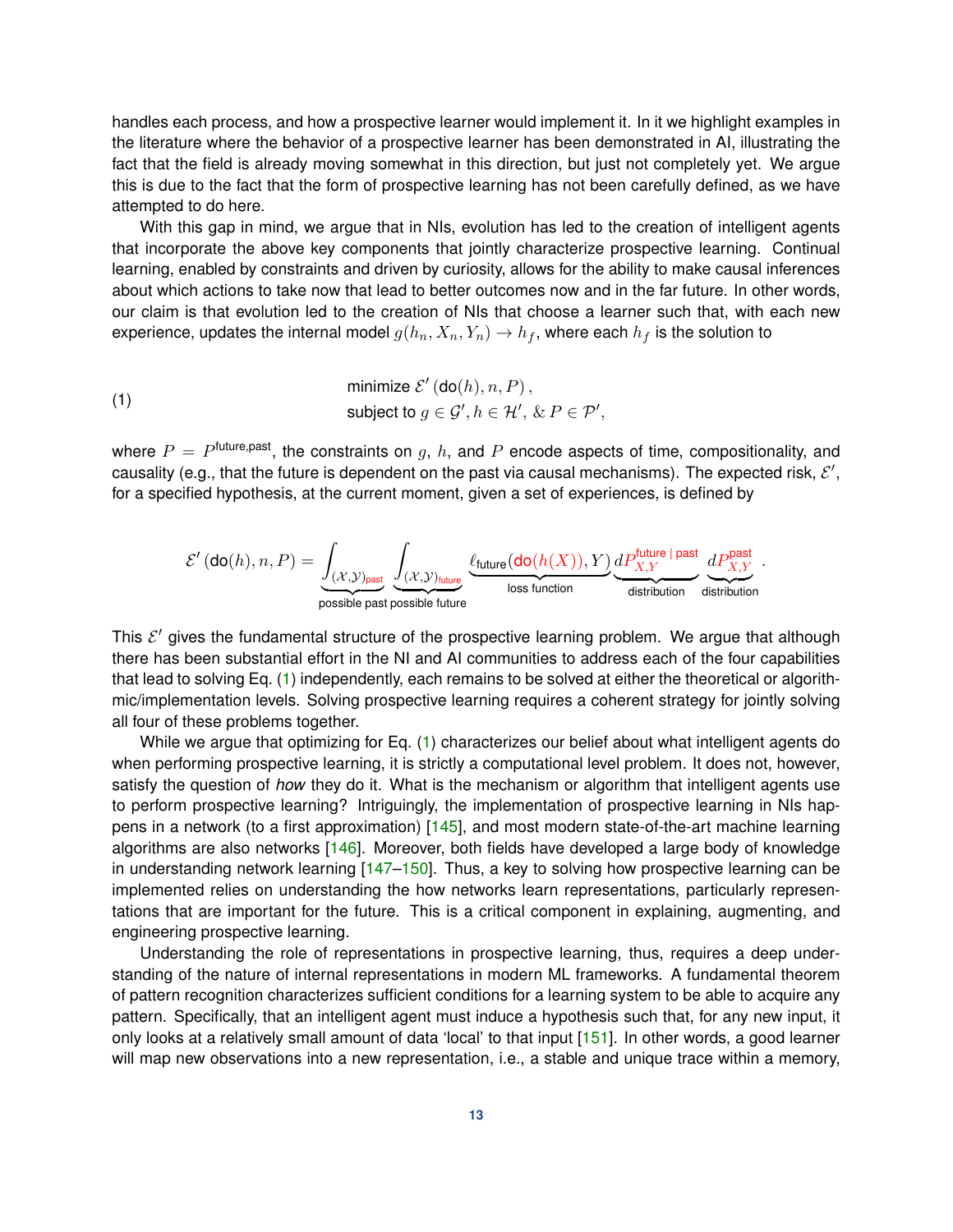such that the inputs that are 'close' together in the external world are also close in their internal repre-sentation (see also Sorscher et al. [\[152\]](#page-25-2), Sims [\[153\]](#page-25-3)). In networks, this is implemented by any given input only activating a sparse subset of nodes, which is typical in both NIs [\[154\]](#page-25-4), and becoming more common for AIs [\[155\]](#page-25-5). Indeed, deep networks can satisfy these criteria [\[156\]](#page-25-6). Specifically, deep net-works partition feature space into geometric spaces called polytopes [\[157\]](#page-25-7). The internal representation of any given point then corresponds to which polytope the point is in, and where within that polytope it resides. Inference within a polytope is then simply linear [\[158\]](#page-25-8). The success of deep networks is a result of their ability to efficiently learn what counts as 'local' [\[159\]](#page-25-9).<sup>[4](#page-13-2)</sup> In prospective learning, in contrast to retrospective learning, what counts as local is also a function of potential future environments. Thus, the key difference between retrospective and prospective representation learning is that the internal representation for prospective learning must trade-off between being effective for the current scenario, and being effective for potential future scenarios.

<span id="page-13-1"></span>

| <b>CAPACITIES</b><br><b>CORE</b><br>0F<br><b>LEARNING</b>                                                              | EXAMPLE IN NATURAL IN-<br><b>TELLIGENCE</b>                                                         | <b>RETROSPECTIVE</b><br><b>LEARNING</b>                                                              | <b>PROSPECTIVE</b><br><b>LEARNING</b>                                                                                               |
|------------------------------------------------------------------------------------------------------------------------|-----------------------------------------------------------------------------------------------------|------------------------------------------------------------------------------------------------------|-------------------------------------------------------------------------------------------------------------------------------------|
| <b>Continual Don't forget the im-</b><br>portant stuff, $h_n \to h_f$                                                  | When people learn a new lan-<br>guage we get better at our old<br>one $[60]$                        | Learning new informa-<br>tion overwrites old infor-<br>mation $[163]$                                | Reuse useful information<br>to facilitate learning new<br>things without interfer-<br>ence [59, 164]                                |
| <b>Constraints</b> Regularize via<br>prior knowledge, heuristics, &<br>biases, $h \in \mathcal{H}'$                    | Animals learn to store food in<br>locations that are optimal given<br>local weather conditions [16] | constraints<br>Generic<br>like sparseness enable<br>learning a single task<br>more efficiently [165] | Compositional represen-<br>tations can be exponen-<br>tially reassembled for fu-<br>ture scenarios and to<br>compress the past [90] |
| <b>Curiosity</b> Go get information<br>about the (expected future)<br>world, instead of just rewards,<br>$E(h_n, W_f)$ | Animals explore novel stimuli<br>and contexts, even in the ab-<br>sence of rewards [116, 117]       | Use randomness to ex-<br>plore new options with<br>unknown outcomes in<br>current scenario [166]     | Seek out information<br>potential future<br>about<br>scenarios [107]                                                                |
| <b>Causality</b> The world $W$ has<br>sparse causal relationships.<br>$do(Y_n) \to W_f$                                | Animals can learn if $A\to B$ and<br>$B \to C$ , then $A \to C$ [138]                               | Learn statistical associ-<br>ations between stimuli<br>[167]                                         | Apply causal information<br>to novel situations [168]                                                                               |

Table 1: The four core capabilities of prospective learning, evidence for their existence in natural intelligence, how retrospective learners deal with (or fail to deal with) it, and how a prospective learner would deal with it. See see Figure [1](#page-2-1) for notation.

<span id="page-13-0"></span>**5 The future of learning for the future** In many ways, prospective learning has always been a central (though often hidden) goal of both AI and NI research. Both fields offer theoretical and experimental approaches to understand how intelligent agents learn for future behavior. What we are proposing here is a formalization of the structure for how to approach studying prospective learning jointly in NI and AI that will benefit both by establishing a more cohesive synergy between these research areas (see Table [2\)](#page-14-0). Indeed, the history of AI and NI exhibits many beautiful synergies [\[169,](#page-26-1) [170\]](#page-26-2). In the middle of the 20th century cognitive science (NI) and AI started in large part as a unified effort. Early AI work like the McCulloch-Pitts neurons [\[171\]](#page-26-3) and the Perceptron [\[172\]](#page-26-4) had strong conceptual links to biological neurons. Neural network models in the Parallel Distributed Processing framework had success in

<span id="page-13-2"></span><sup>&</sup>lt;sup>4</sup> Incidentally, decision forests, such as random forests [\[160\]](#page-25-15) and gradient boosting trees [\[161\]](#page-25-16) continue to be the leading ML methods for tabular data [\[162\]](#page-25-17). Moreover, they, like deep networks, also partition feature space into polytopes, and then learn a linear function within each polytope [\[157\]](#page-25-7), suggesting that this approach for learning representations can be multiply realized by many different algorithms and substrates effectively [\[30\]](#page-19-4).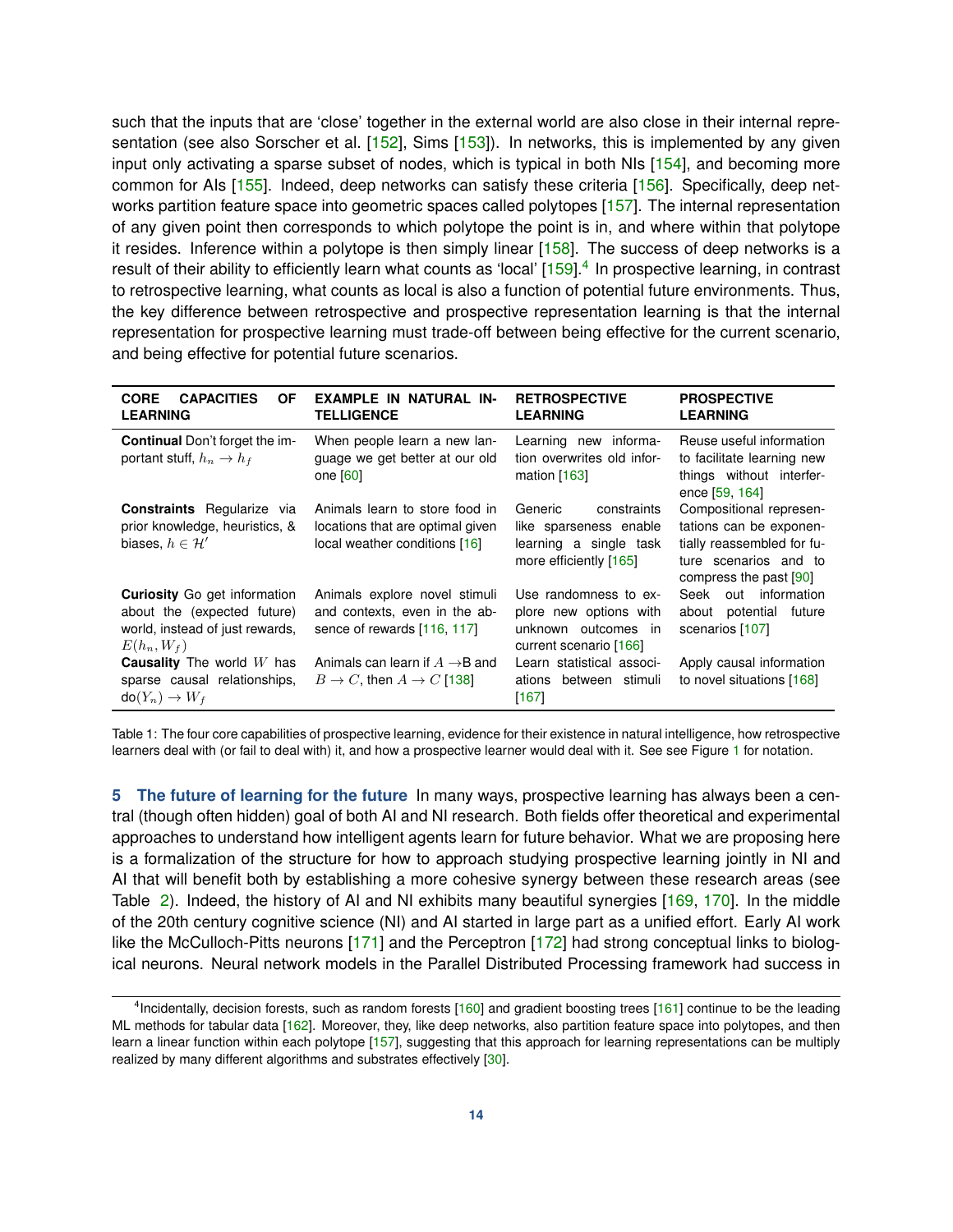explaining many aspects of intelligent behavior, and there have been strong recent drives to bring deep learning and neuroscience closer together [\[169,](#page-26-1) [170,](#page-26-2) [173\]](#page-26-5).

We believe that our understanding of both AI and NI are significantly held back by a lack of a coherent framework for prospective learning. NI research requires a framework to analyze the incredible way in which humans and non-human animals learn for the future. AI can benefit by studying how NIs solve problems that remain intractable for AI systems. We argue that the route to solving prospective learning rests on the two fields coming together around three major areas of development.

- **Theory**: A theory of prospective learning, building on and complementing the theory of retrospective learning, will provide insights into which experiments (in both NIs and AIs) will provide the most insights that fill gaps in our current understanding, while also providing metrics to evaluate progress [\[174\]](#page-26-6). A theoretical understanding of prospective learning will also enable the generation of testable mechanistic hypotheses characterizing how intelligent systems can and do prospectively learn.
- **Experiments**: Carefully designed, ecologically appropriate experiments across species, phyla, and substrates, will enable (i) quantifying the limitations and capabilities of existing intelligence systems with respect to the prospective learning criteria, and (ii) refining the mechanistic hypotheses generated by the theory. NI experiments across taxa will also establish milestones for experiments in AI [\[175\]](#page-26-7).
- **Real-World Evidence**: Implementing and deploying AI systems and observing NIs exhibiting prospective learning 'in the wild' will provide real-world evidence to deepen our understanding. These implementations could be purely software, involve leveraging specialized (neuromorphic) hardware [\[176,](#page-26-8) [177\]](#page-26-9), or even include wetware and hybrids [\[178\]](#page-26-10).

An astute reader may wonder how prospective learning relates to reinforcement learning (RL), a subfield of both AI and NI. RL already has long worked towards bridging the gap between AI and NI. For example, early AI models of reinforcement learning formalized the phenomenon of an 'eligibility trace' in synaptic connections that may be crucial for resolving the credit assignment problem, i.e., determining which actions lead to a specific feedback signal [\[179\]](#page-26-11). Over 30 years later this AI work informed the design of experiments that led to the discovery of such traces in brains [\[180,](#page-26-12) [181\]](#page-26-13).

In RL, through repeated trials of a task usually specified by its corresponding task reward, agents

<span id="page-14-0"></span>

|                               | Leading approach in Retro-<br>spective NI                                                       | Leading approach in Retro-<br>spective AI        | <b>Proposed</b><br>approach<br>in<br><b>Prospective NI &amp; AI</b>                        |
|-------------------------------|-------------------------------------------------------------------------------------------------|--------------------------------------------------|--------------------------------------------------------------------------------------------|
| <b>Experimental</b><br>design | ethological<br>Study<br>(typically)<br>inappropriate) behaviors after<br>learning has saturated | Study single task performance<br>vs. sample size | Design experiments to explic-<br>itly test each of the 4 capabili-<br>ties                 |
| Evaluation<br>criteria        | Accuracy at saturation                                                                          | Accuracy at large sample sizes                   | Amount of transfer [45] across<br>tasks                                                    |
| <b>Algorithms</b>             | Simple and intuitive                                                                            | Ensembling trees or networks                     | Ensembling<br>representa-<br>tions [59]                                                    |
| <b>Theory</b>                 | characterize<br>Qualitatively<br>learned behavior                                               | Convergence rates for single<br>task             | Convergence rates leveraging<br>data drawn from multiple, se-<br>quence, causal tasks [49] |

Table 2: Comparing the approaches to studying retrospective NI, retrospective AI, and a proposed approach for studying prospective intelligences.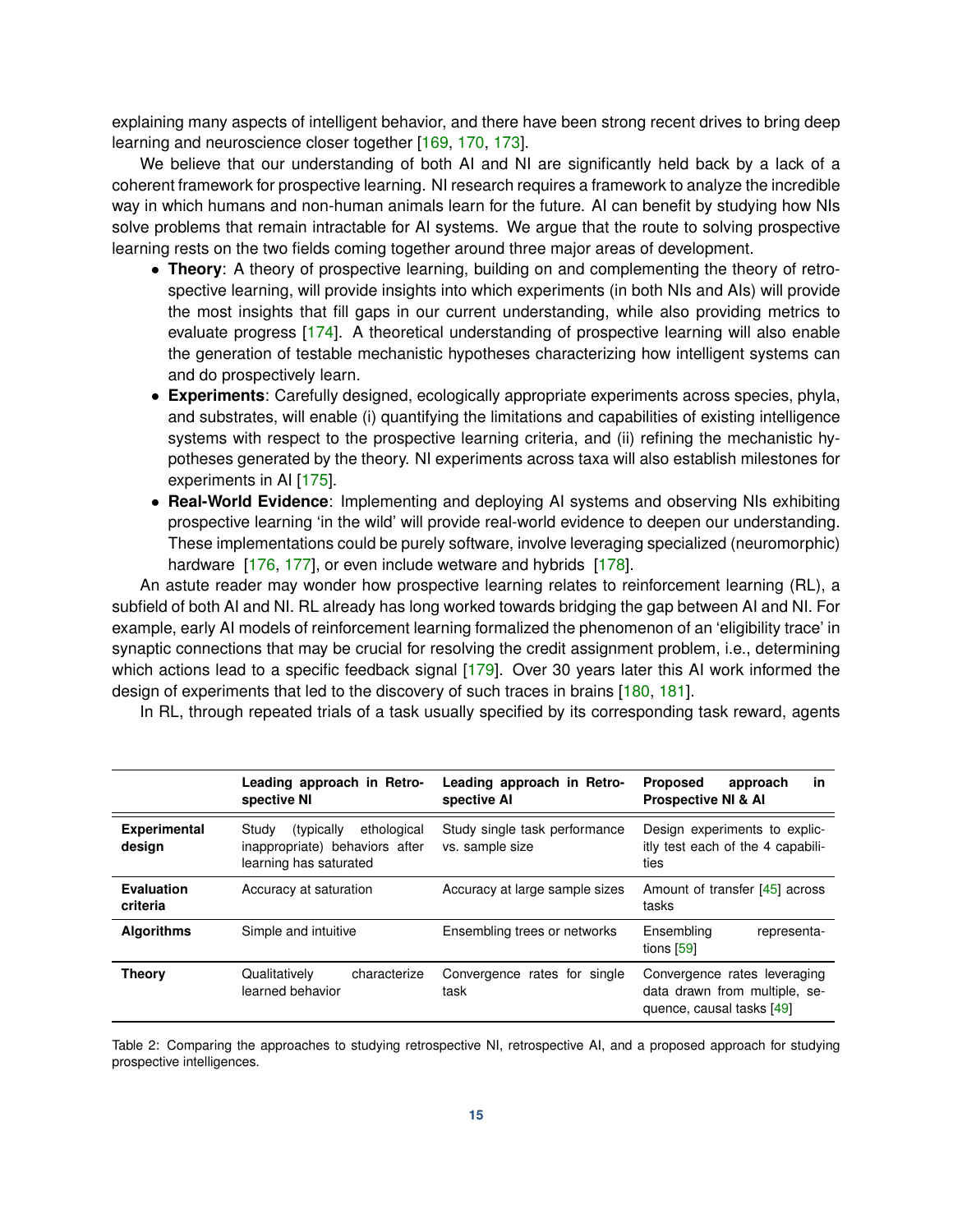are trained to choose actions at each time instant, that would maximize those task rewards at future instants.[\[76,](#page-21-7) [124\]](#page-23-13). This future-oriented reward maximization objective at first glance bears resemblance to prospective learning, and deep learning-based RL algorithms building on decades of research have recently made great progress towards meeting this challenge [\[182](#page-26-14)[–186\]](#page-27-0).

However, these standard RL algorithms do not truly implement prospective learning: for example, while deep RL agents may do even better than humans in games they were trained on, they have extreme difficulty transferring skills across games (see Shao et al. [\[187\]](#page-27-1)), even to games with similar task or rule structures as the training set [\[188,](#page-27-2) [189\]](#page-27-3). Rather than optimizing a prespecified task as in RL, prospective learning aims to acquire skills / representations now, which will be useful for future tasks whose rewards or other specifications are not usually available in advance. In the example above, a true prospective learner would acquire representations and skills that transfer across many games.

As in other machine learning subfields, there are several growing movements within RL that study problems that would fall under the prospective learning umbrella, including continual multi-task RL [\[77\]](#page-21-8), hierarchical RL [\[190–](#page-27-4)[193\]](#page-27-5) that combines low-level skills to solve new tasks, causal RL [\[194](#page-27-6)[–196\]](#page-27-7), and unsupervised exploration [\[197](#page-27-8)[–199\]](#page-27-9).

**5.1 Advancing Natural Intelligence via Artificial Prospective Learning** Advances in AI's understanding of prospective learning provides a necessary formalism that can be harvested by NI research. AI can produce the critical structure of scientific theories that lead to more rigorous and testable hypotheses for which to build experiments [\[200\]](#page-27-10). There is some historical evidence where our understanding of NI abilities has conceptually benefited from AI, including a few examples whereby theoretical formalisms from AI have inspired understandings of NI [\[201](#page-27-11)[–204\]](#page-28-0). Our proposal for prospective learning expands upon the existing interrelation between these fields.

Consider the problem of designing NI experiments to understand prospective learning, rather than cognitive function or retrospective learning. How would they look different? The experiments would demand that the NIs wrestle with each of the four capabilities: continual learning, constraints, curiosity, and causality—exactly what NI researchers currently avoid because we cannot readily fit theories to such behaviors. For continual learning, the experiments would have a sequence of tasks, some of which repeat, so that both forward and backward transfer can be quantified. For constraints, tasks would specifically investigate the priors and inductive biases of the animal, rather than their ability to learn over many repeated trials. For curiosity, tasks would require a degree of exploration and include information relevant only for future tasks. For causality, tasks would encode various conditional dependencies that are not causal, as in Simpson's paradox. The ways in which the NIs are evaluated would also be informed by the theory, for example, quantifying amount of information transferred, rather than long run performance properties [\[45,](#page-19-18) [205\]](#page-28-1). While extensive research in all these areas exists, a deepened dialogue between individuals studying NI and AI will significantly advance their synergy. Importantly, prospective learning provides a scaffolding to organize the debate around.

**5.2 Advancing Artificial Intelligence via Natural Prospective Learning** Advances in our understanding of NIs has always been a central driver, if not *the* central driver, of AI research. Indeed, the fundamental logic of modern computer circuits was directly inspired by McCullough and Pitts' [\[171\]](#page-26-3) model of the binary logic in neural circuits. The way that we build AIs often involves a crucial step of observing differences between NIs and AIs and then looking for inspiration in NIs for what is missing and building it into our algorithms. The entire concept of intelligence used by AI derives from considerations of NIs. The concept of prospective learning promises to enable a stronger link between NI and AI, where the many components of the study of NI can be directly ported to the components of AI.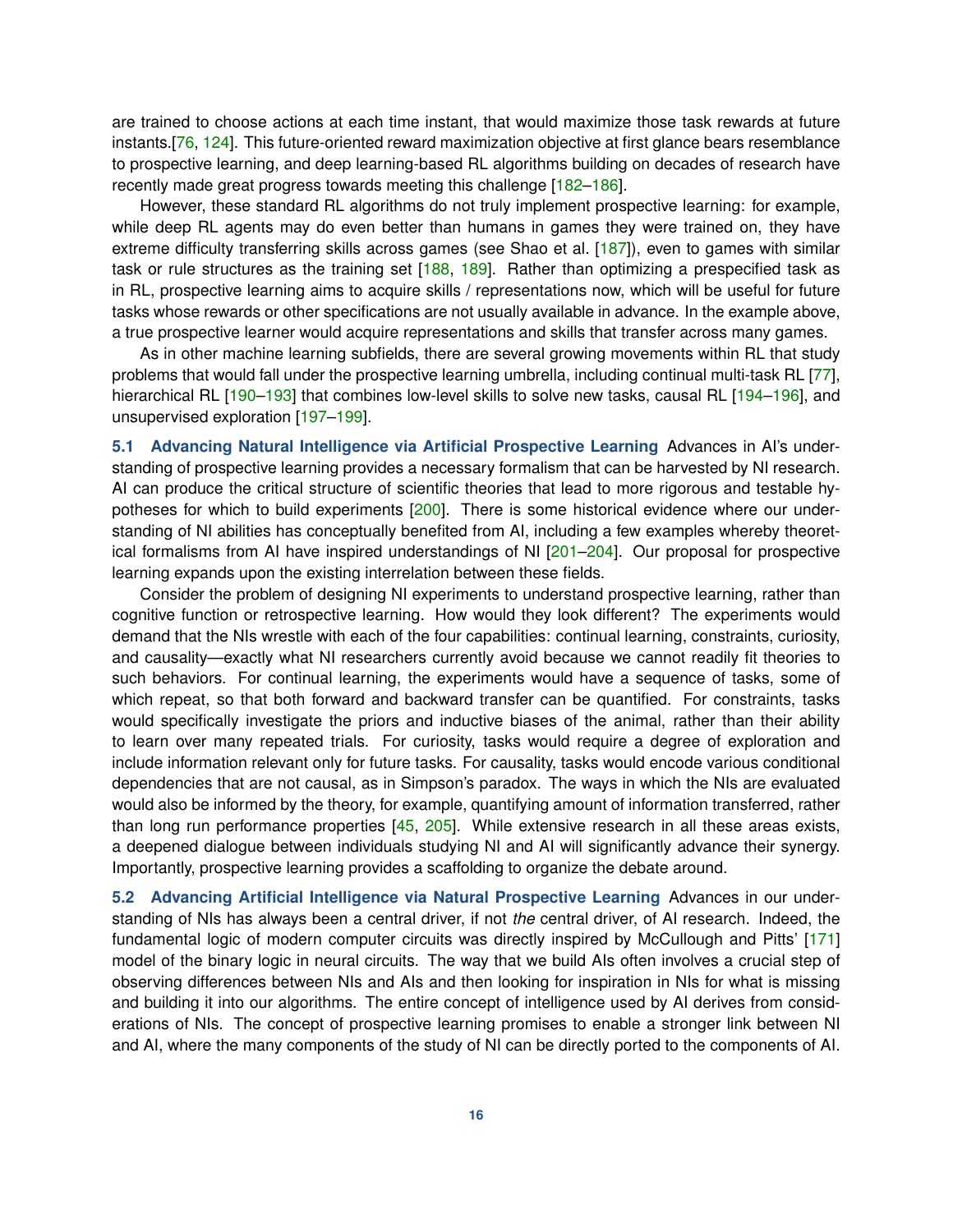Focusing the study of both NI and AI *together* promises to clarify the logical relations of concepts in the two fields, making them considerably more synergistic.

Over the past few decades, there have been many proposals for how to advance AI, and they all center on capturing the abilities of NIs, primarily humans. These include understanding 'meaning' [\[206\]](#page-28-2), in particular language, and continuing the current trend of building ever larger deep networks and feeding them ever larger datasets as a means of approaching the depth and complexity seen in biological brains [\[207\]](#page-28-3). Others have looked exclusively at human intelligence, going so far as to even define AI as modeling human intelligence [\[208\]](#page-28-4). Indeed, today's rallying cry in AI is for 'artificial general intelligence', which is commonly defined as the hypothetical ability of an intelligent agent to understand or learn any intellectual task that a human being can [\[209\]](#page-28-5). This ongoing influence can be seen by the naming of AI concepts with cognitive science words. Deep Learning is concerned with concepts like curiosity [\[210\]](#page-28-6), attention [\[211\]](#page-28-7), memory, and most recently consciousness priors [\[212\]](#page-28-8).

Our approach fundamentally differs from, and builds upon, those efforts. Yes, human intelligence or, more accurately, human intellect—is incredibly interesting. Yet NI, and specifically prospective learning, evolved hundreds of millions of years prior to human intelligence and natural language. We therefore argue that prospective learning is much more fundamental than human intellect. Therefore, AI can advance by studying prospective learning in non-human animals (in addition to studying human animals), that are more experimentally accessible. Moreover, we have an existence proof (from evolution) that one can get to human intellect by first building prospective learning. Whether one can side-step prospective learning capabilities, and go straight to complex language understanding, is an open question.

So then how does studying prospective learning in NIs potentially move AI forward? Consider the design of experiments. The study of NI in the lab typically focuses on simple constrained environments, such as two-alternative forced choice paradigms. This is in contrast to how behavior is looked at in ecology, whose contributions to our understanding of NI behavior are largely underappreciated, where NIs have been studied in complex, unconstrained environments for centuries. Similarly as ecology, but in contrast to typical cognitive science and neuroscience approaches, modern AI often investigates abilities of agents in environments with rich, but complex, structure (e.g., video games, autonomous vehicles). Yet, those same AIs (or similar ones) often catastrophically fail in real-world environments [\[213](#page-28-9)[–217\]](#page-28-10). Part of this failure to generalize to natural environments is likely due to the fact that the realworld places a heavy emphasis on prospective learning abilities, something that most artificial testing environments do not do. Thus, prospective learning provides additional context and motivation to design experiments that transcend boundaries between taxa and substrates, both natural and artificial [\[218\]](#page-28-11). We argue that experiments such as those described above in Section [2](#page-2-0) to study NIs can be ported to also study AIs. We can build artificial environments, such as video-game worlds, that place heavy demands on prospective abilities, including learning, that allow for direct comparison of the abilities of AIs and NIs. Since it is possible to get some non-human NIs to play video games (e.g., monkeys [\[219\]](#page-28-12), rats [\[220\]](#page-28-13)), these experiments do not necessarily limit the comparisons to be between humans and AIs alone. Thus we can more effectively transfer our understanding of the abilities of NIs into AIs via a unification of tasks.

**5.3 What is needed to move forward?** In many ways the process of doing retrospective learning is simple. It requires the skill sets that many in ML have today: statistics, algorithms, and mathematics. Prospective learning, on the other hand, requires us to reason about potential futures that we have not yet experienced. In other words, we need to do prospective learning in order to understand prospective learning. As such, solving the problem of prospective learning requires a far broader group of people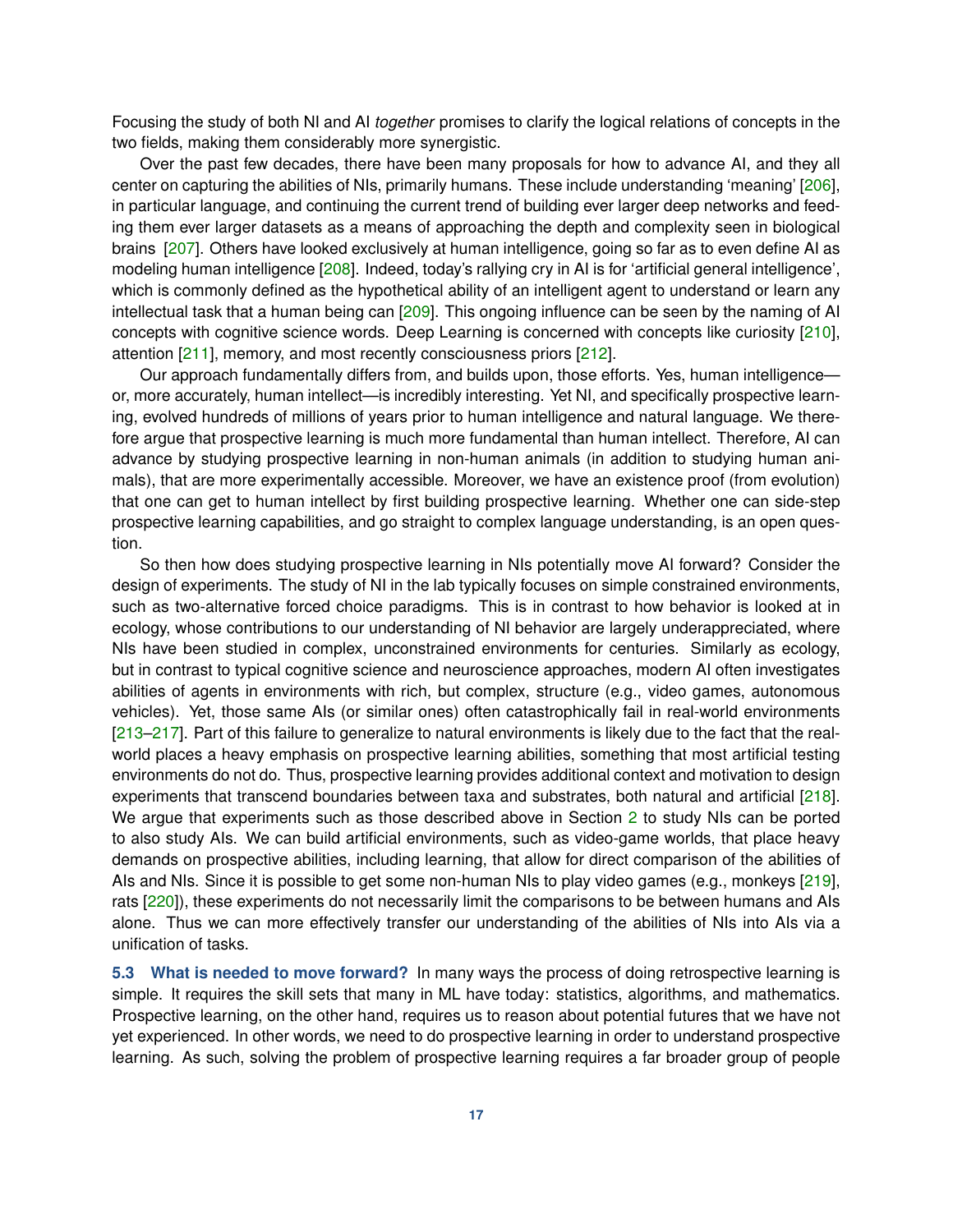working on the problem. While it sits clearly within the domain of statistics and machine learning, the problem of prospective learning also requires perspectives from well outside these fields as well, such as biology, ecology, and philosophy. As AI is not only modeling, but also shaping the future, it also reminds us of the deep ethical debt intelligence research owes to the society that enables it, and to those who are most directly impacted by it [\[221,](#page-28-14) [222\]](#page-28-15).

**Acknowledgements** This white paper was supported by an NSF AI Institute Planning award (# 2020312), as well as support from Microsoft Research, and DARPA. The authors would like to especially thank Kathryn Vogelstein for putting up with endless meetings at the Vogelstein residence in order to make these ideas come to life.

**The Future Learning Collective** Joshua T. Vogelstein<sup>1⊙</sup><sup>⊠</sup>; Timothy Verstynen<sup>3⊙⊠</sup>; Konrad P. Kording<sup>2⊙⊠</sup>; Leyla Isik<sup>1@</sup>; John W. Krakauer<sup>1</sup>; Ralph Etienne-Cummings<sup>1</sup>; Elizabeth L. Ogburn<sup>1</sup>; Carey E. Priebe<sup>1</sup>; Randal Burns<sup>1</sup>; Kwame Kutten<sup>1</sup>; James J. Knierim<sup>1</sup>; James B. Potash<sup>1</sup>; Thomas Hartung<sup>1</sup>; Lena Smirnova<sup>1</sup>; Paul Worley<sup>1</sup>; Alena Savonenko<sup>1</sup>; Ian Phillips<sup>1</sup>; Michael I. Miller<sup>1</sup>; Rene Vidal<sup>1</sup>; Jeremias Sulam<sup>1</sup>; Adam Charles<sup>1</sup>; Noah J. Cowan<sup>1</sup>; Maxim Bichuch<sup>1</sup>; Archana Venkataraman<sup>1</sup>; Chen Li<sup>1</sup>; Nitish Thakor<sup>1</sup>; Justus M Kebschull<sup>1</sup>; Marilyn Albert<sup>1</sup>; Jinchong Xu<sup>1</sup>; Marshall Hussain Shuler<sup>1</sup>; Brian Caffo<sup>1</sup>; Tilak Ratnanather<sup>1</sup>; Ali Geisa<sup>1</sup>; Seung-Eon Roh<sup>1</sup>; Eva Yezerets<sup>1</sup>; Meghana Madhyastha<sup>1</sup>; Javier J. How<sup>1</sup>; Tyler M. Tomita<sup>1</sup>; Jayanta Dey<sup>1</sup>; Ningyuan (Teresa) Huang<sup>1</sup>; Jong M. Shin<sup>1</sup>; Kaleab Alemayehu Kinfu<sup>1</sup>; Pratik Chaudhari<sup>2</sup>; Ben Baker<sup>2</sup>; Anna Schapiro<sup>2</sup>; Dinesh Jayaraman<sup>2</sup>; Eric Eaton<sup>2</sup>; Michael Platt<sup>2</sup>; Lyle Ungar<sup>2</sup>; Leila Wehbe<sup>3</sup>; Adam Kepecs<sup>4</sup>; Amy Christensen<sup>4</sup>; Onyema Osuagwu<sup>5</sup>; Bing Brunton<sup>6</sup>; Brett Mensh<sup>7</sup>; Alysson R. Muotri<sup>8</sup>; Gabriel Silva<sup>8</sup>; Francesca Puppo<sup>8</sup>; Florian Engert<sup>9</sup>; Elizabeth Hillman<sup>10</sup>; Julia Brown<sup>11</sup>; Chris White<sup>12</sup>; Weiwei Yang<sup>12</sup>

<sup>1</sup> Johns Hopkins University; <sup>2</sup> University of Pennsylvania; <sup>3</sup> Carnegie Mellon University; <sup>4</sup> Washington University, St. Louis; <sup>5</sup> Morgan State University <sup>6</sup> University of Washington; <sup>7</sup> Howard Hughes Medical Institute;  $8$  University of California, San Diego  $9$  Harvard University;  $10$  Columbia University;  $11$  MindX; <sup>12</sup> Microsoft Research

 $\Theta$  Principal investigators on the NSF AI Institute planning award.

 $\boxtimes$  Corresponding authors [\(jovo@progl.ai,](mailto:jovo@progl.ai) [koerding@gmail.com,](mailto:koerding@gmail.com) [timothyv@andrew.cmu.edu\)](mailto:timothyv@andrew.cmu.edu)

**References Diversity Statement** By our estimates (using [cleanBib\)](https://github.com/dalejn/cleanBib), our references contain 11.67% woman(first)/woman(last), 22.15% man/woman, 22.15% woman/man, and 44.03% man/man, and 9.16% author of color (first)/author of color(last), 13.09% white author/author of color, 17.63% author of color/white author, and 60.12% white author/white author.

## **References**

- <span id="page-17-0"></span>[1] Tracy Hresko Pearl. Fast & furious: the misregulation of driverless cars. NYU Ann. Surv. Am. L., 73:19, 2017.
- <span id="page-17-1"></span>[2] Agostina J Larrazabal, Nicolás Nieto, Victoria Peterson, Diego H Milone, and Enzo Ferrante. Gender imbalance in medical imaging datasets produces biased classifiers for computer-aided diagnosis. Proceedings of the National Academy of Sciences, 117(23):12592–12594, 2020.
- <span id="page-17-2"></span>[3] Michael McCloskey and Neal J Cohen. Catastrophic interference in connectionist networks: The sequential learning problem. In Gordon H Bower, editor, Psychology of Learning and Motivation, volume 24, pages 109–165. Academic Press, January 1989.
- <span id="page-17-3"></span>[4] Patricia Rich, Ronald de Haan, Todd Wareham, and Iris van Rooij. How hard is cognitive science?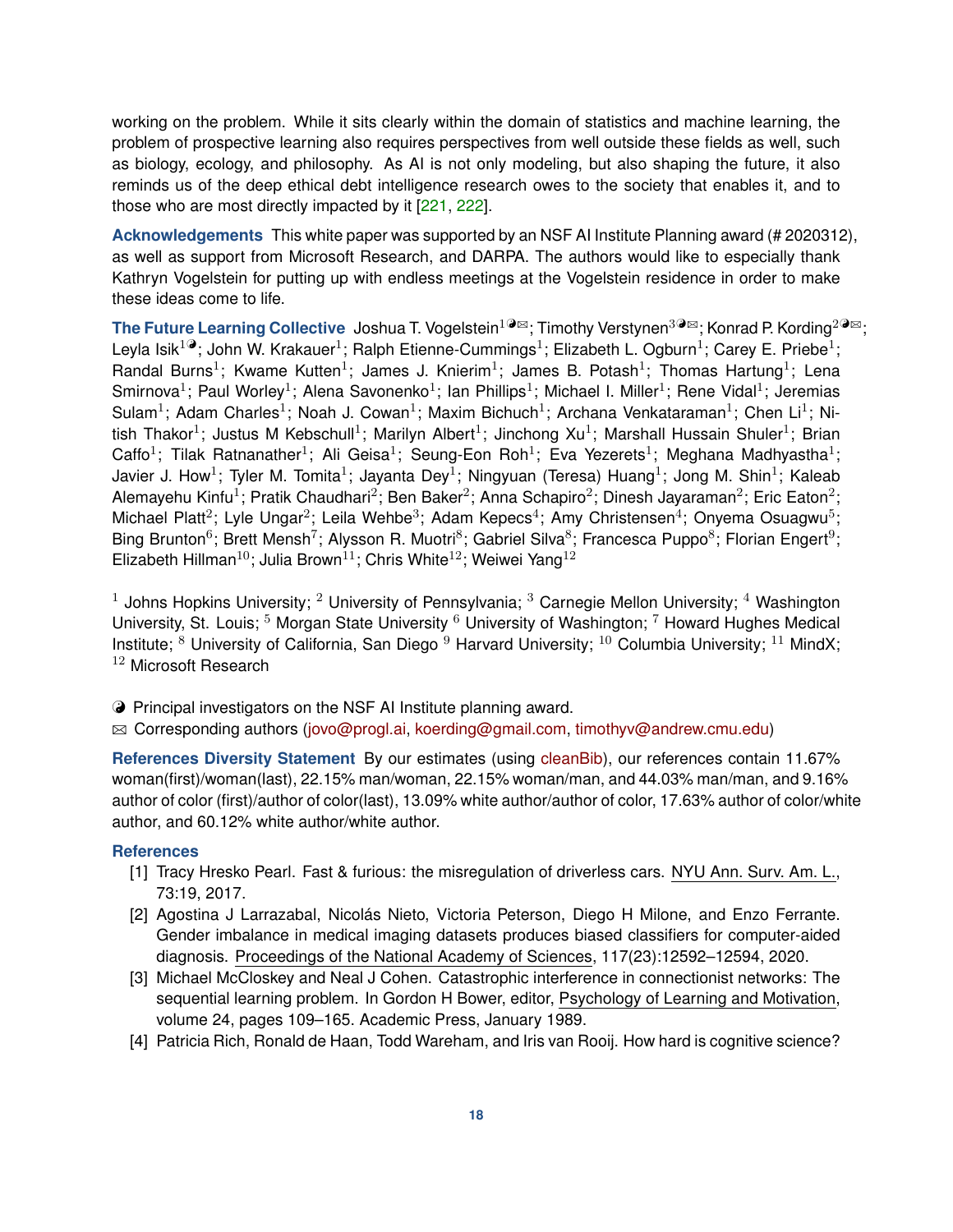In Proceedings of the Annual Meeting of the Cognitive Science Society, 43, April 2021.

- <span id="page-18-0"></span>[5] Chetan Singh Thakur, Jamal Lottier Molin, Gert Cauwenberghs, Giacomo Indiveri, Kundan Kumar, Ning Qiao, Johannes Schemmel, Runchun Wang, Elisabetta Chicca, Jennifer Olson Hasler, et al. Large-scale neuromorphic spiking array processors: A quest to mimic the brain. Frontiers in neuroscience, 12:891, 2018.
- <span id="page-18-1"></span>[6] Celeste Kidd and Benjamin Y Hayden. The psychology and neuroscience of curiosity. Neuron, 88(3):449–460, November 2015.
- <span id="page-18-2"></span>[7] Judea Pearl. Causality: Models, Reasoning, and Inference. Cambridge University Press, first edition edition, March 2000.
- <span id="page-18-3"></span>[8] Rodolfo R Llinas. I of the Vortex: From Neurons to Self. MIT Press, February 2002.
- <span id="page-18-4"></span>[9] Samuel J Gershman, Kenneth A Norman, and Yael Niv. Discovering latent causes in reinforcement learning. Current Opinion in Behavioral Sciences, 5:43–50, October 2015.
- <span id="page-18-5"></span>[10] C R Raby and N S Clayton. Prospective cognition in animals. Behav. Processes, 80(3):314–324, March 2009.
- <span id="page-18-6"></span>[11] Anthony Dickinson. Goal-directed behavior and future planning in animals. Animal thinking: Contemporary issues in comparative cognition, pages 79–91, 2011.
- <span id="page-18-7"></span>[12] Sara J Shettleworth. Planning for breakfast. Nature, 445(7130):825–826, February 2007.
- <span id="page-18-8"></span>[13] Sara J Shettleworth. Studying mental states is not a research program for comparative cognition. Behav. Brain Sci., 30(3):332–333, June 2007.
- <span id="page-18-9"></span>[14] Nicholas J Mulcahy and Josep Call. Apes save tools for future use. Science, 312(5776):1038– 1040, May 2006.
- <span id="page-18-10"></span>[15] A M P von Bayern, S Danel, A M I Auersperg, B Mioduszewska, and A Kacelnik. Compound tool construction by new caledonian crows. Sci. Rep., 8(1):15676, October 2018.
- <span id="page-18-11"></span>[16] Nicola S Clayton, Timothy J Bussey, and Anthony Dickinson. Can animals recall the past and plan for the future? Nat. Rev. Neurosci., 4(8):685–691, August 2003.
- <span id="page-18-12"></span>[17] Nicola S Clayton, Joanna Dally, James Gilbert, and Anthony Dickinson. Food caching by western scrub-jays (aphelocoma californica) is sensitive to the conditions at recovery. J. Exp. Psychol. Anim. Behav. Process., 31(2):115–124, April 2005.
- <span id="page-18-13"></span>[18] Selvino R de Kort, Sérgio P C Correia, Dean M Alexis, Anthony Dickinson, and Nicola S Clayton. The control of food-caching behavior by western scrub-jays (aphelocoma californica). J. Exp. Psychol. Anim. Behav. Process., 33(4):361–370, October 2007.
- <span id="page-18-14"></span>[19] Nathan J Emery and Nicola S Clayton. Effects of experience and social context on prospective caching strategies by scrub jays. Nature, 414(6862):443–446, November 2001.
- <span id="page-18-15"></span>[20] Nathaniel H Hunt, Judy Jinn, Lucia F Jacobs, and Robert J Full. Acrobatic squirrels learn to leap and land on tree branches without falling. Science, 373(6555):697–700, August 2021.
- <span id="page-18-16"></span>[21] A David Redish. Vicarious trial and error. Nat. Rev. Neurosci., 17(3):147–159, March 2016.
- <span id="page-18-17"></span>[22] Alexandra O Constantinescu, Jill X O'Reilly, and Timothy E J Behrens. Organizing conceptual knowledge in humans with a gridlike code. Science, 352(6292):1464–1468, June 2016.
- <span id="page-18-18"></span>[23] James C R Whittington, Timothy H Muller, Shirley Mark, Guifen Chen, Caswell Barry, Neil Burgess, and Timothy E J Behrens. The Tolman-Eichenbaum machine: Unifying space and relational memory through generalization in the hippocampal formation. Cell, 183(5):1249–1263.e23, November 2020.
- <span id="page-18-19"></span>[24] Randolf Menzel. A short history of studies on intelligence and brain in honeybees. Apidologie, 52(1):23–34, February 2021.
- <span id="page-18-20"></span>[25] Felicity Muth, Daniel R Papaj, and Anne S Leonard. Colour learning when foraging for nectar and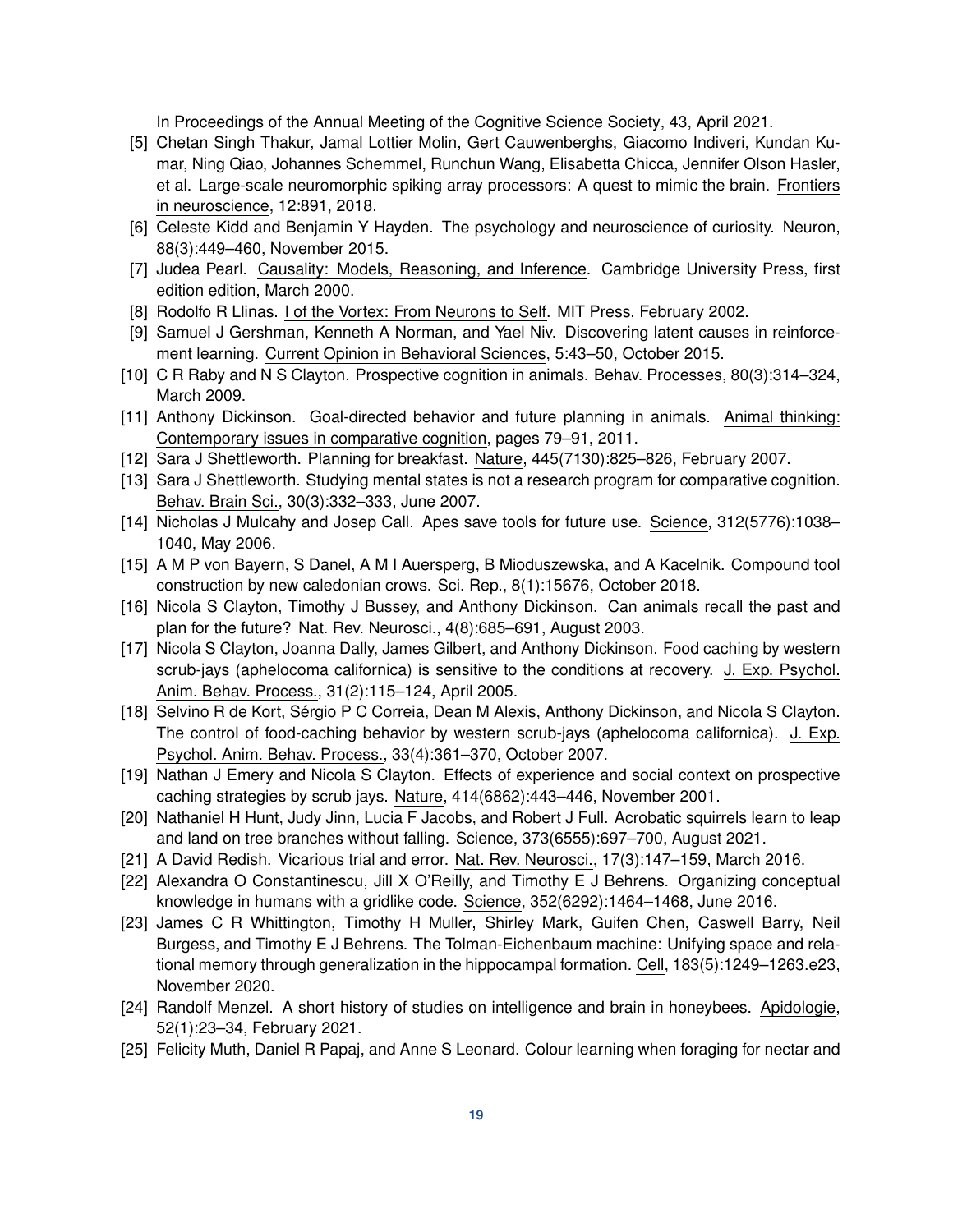pollen: bees learn two colours at once. Biol. Lett., 11(9):20150628, September 2015.

- <span id="page-19-0"></span>[26] Felicity Muth, Daniel R Papaj, and Anne S Leonard. Bees remember flowers for more than one reason: pollen mediates associative learning. Anim. Behav., 111:93–100, January 2016.
- <span id="page-19-1"></span>[27] Felicity Muth, Tamar Keasar, and Anna Dornhaus. Trading off short-term costs for long-term gains: how do bumblebees decide to learn morphologically complex flowers? Anim. Behav., 101: 191–199, March 2015.
- <span id="page-19-2"></span>[28] Tom B Brown et al. Language Models are Few-Shot Learners, May 2020.
- <span id="page-19-3"></span>[29] G Fiorito and P Scotto. Observational learning in octopus vulgaris. Science, 256(5056):545–547, April 1992.
- <span id="page-19-4"></span>[30] M Chirimuuta. Marr, mayr, and MR: What functionalism should now be about. Philos. Psychol., 31(3):403–418, April 2018.
- <span id="page-19-5"></span>[31] Thomas W Polger and Lawrence A Shapiro. The Multiple Realization Book. Oxford University Press, September 2016.
- <span id="page-19-6"></span>[32] V Glivenko. Sulla determinazione empirica delle leggi di probabilita. Gion. Ist. Ital. Attauri., 4: 92–99, 1933.
- <span id="page-19-7"></span>[33] Francesco Paolo Cantelli. Sulla determinazione empirica delle leggi di probabilita. Giorn. Ist. Ital. Attuari, 4(421-424), 1933.
- <span id="page-19-8"></span>[34] V Vapnik and A Chervonenkis. On the uniform convergence of relative frequencies of events to their probabilities. Theory Probab. Appl., 16(2):264–280, January 1971.
- <span id="page-19-9"></span>[35] L G Valiant. A theory of the learnable. Commun. ACM, 27(11):1134–1142, November 1984.
- <span id="page-19-10"></span>[36] A Krizhevsky, I Sutskever, and G E Hinton. Imagenet classification with deep convolutional neural networks. Adv. Neural Inf. Process. Syst., 2012.
- <span id="page-19-11"></span>[37] Jacob Devlin, Ming-Wei Chang, Kenton Lee, and Kristina Toutanova. BERT: Pre-training of Deep Bidirectional Transformers for Language Understanding. In NAACL-HLT, January 2019.
- <span id="page-19-12"></span>[38] Scott Mayer McKinney et al. International evaluation of an AI system for breast cancer screening. Nature, 577(7788):89–94, January 2020.
- <span id="page-19-13"></span>[39] Andrew W Senior et al. Improved protein structure prediction using potentials from deep learning. Nature, January 2020.
- <span id="page-19-14"></span>[40] Nick Statt. OpenAI's dota 2 AI steamrolls world champion e-sports team with back-to-back victories. [https://www.theverge.com/2019/4/13/18309459/](https://www.theverge.com/2019/4/13/18309459/openai-five-dota-2-finals-ai-bot-competition-og-e-sports-the-international-champion) [openai-five-dota-2-finals-ai-bot-competition-og-e-sports-the-international-champion,](https://www.theverge.com/2019/4/13/18309459/openai-five-dota-2-finals-ai-bot-competition-og-e-sports-the-international-champion) April 2019. Accessed: 2020-1-25.
- <span id="page-19-15"></span>[41] David Silver, Julian Schrittwieser, Karen Simonyan, Ioannis Antonoglou, Aja Huang, Arthur Guez, Thomas Hubert, Lucas Baker, Matthew Lai, Adrian Bolton, Yutian Chen, Timothy Lillicrap, Fan Hui, Laurent Sifre, George van den Driessche, Thore Graepel, and Demis Hassabis. Mastering the game of go without human knowledge. Nature, 550(7676):354–359, October 2017.
- <span id="page-19-16"></span>[42] David J Hand. Classifier technology and the illusion of progress. Statistical Science, 21(1):1–14, February 2006.
- <span id="page-19-17"></span>[43] Elan Rosenfeld, Pradeep Kumar Ravikumar, and Andrej Risteski. The risks of invariant risk minimization, September 2020.
- [44] Martin Arjovsky. Out of distribution generalization in machine learning, March 2021.
- <span id="page-19-18"></span>[45] Ali Geisa, Ronak Mehta, Hayden S Helm, Jayanta Dey, Eric Eaton, Jeffery Dick, Carey E Priebe, and Joshua T Vogelstein. Towards a theory of out-of-distribution learning, September 2021.
- <span id="page-19-19"></span>[46] Stevo Bozinovski and Ante Fulgosi. The influence of pattern similarity and transfer learning upon the training of a base perceptron B2. Proceedings of Symposium Informatica, pages 3–121–5,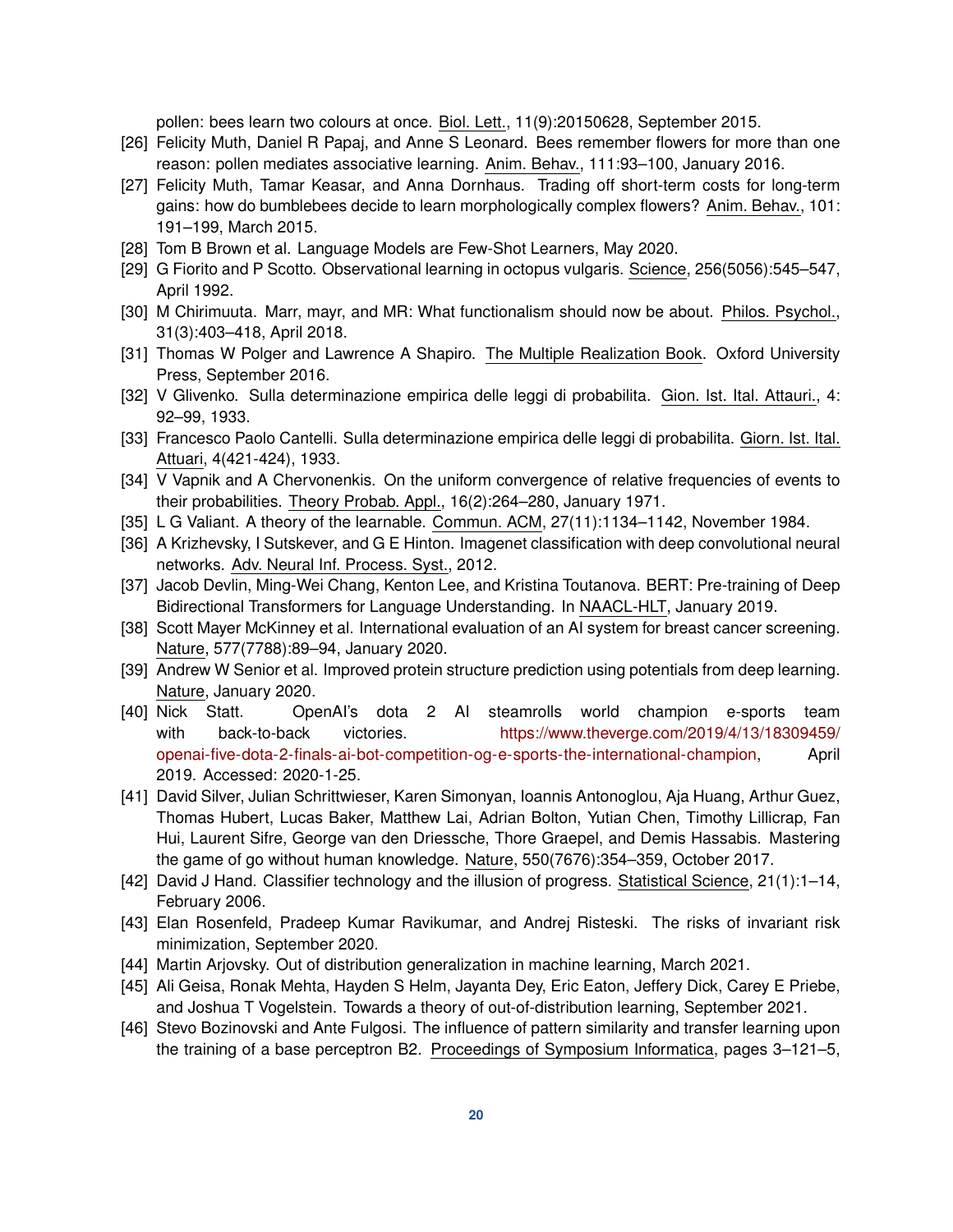1976.

- <span id="page-20-0"></span>[47] Samy Bengio, Yoshua Bengio, Jocelyn Cloutier, and Jan Gecsei. On the optimization of a synaptic learning rule. In Preprints Conf. Optimality in Artificial and Biological Neural Networks, volume 2. researchgate.net, 1992.
- [48] Rich Caruana. Multitask learning. Mach. Learn., 28(1):41–75, July 1997.
- <span id="page-20-1"></span>[49] Jonathan Baxter. A model of inductive bias learning. J. Artif. Intell. Res., 12(1):149–198, March 2000.
- <span id="page-20-2"></span>[50] Jane X Wang. Meta-learning in natural and artificial intelligence, November 2020.
- <span id="page-20-3"></span>[51] M B Ring. Continual learning in reinforcement environments. PhD thesis, University of Texas at Austin, 1994.
- <span id="page-20-4"></span>[52] Sebastian Thrun and Tom M Mitchell. Lifelong robot learning. Rob. Auton. Syst., 15(1):25–46, July 1995.
- <span id="page-20-5"></span>[53] Robin Jaulmes, Joelle Pineau, and Doina Precup. Learning in non-stationary partially observable markov decision processes. In ECML Workshop on Reinforcement Learning in non-stationary environments, volume 25, pages 26–32. ias.informatik.tu-darmstadt.de, 2005.
- <span id="page-20-6"></span>[54] Joan Baez. No woman no cry, 1979.
- <span id="page-20-7"></span>[55] Yoshua Bengio, Mehdi Mirza, Ian Goodfellow, Aaron Courville, and Xia Da. An empirical investigation of catastrophic forgeting in Gradient-Based neural networks, December 2013.
- <span id="page-20-8"></span>[56] Vinay V Ramasesh, Ethan Dyer, and Maithra Raghu. Anatomy of catastrophic forgetting: Hidden representations and task semantics, July 2020.
- <span id="page-20-9"></span>[57] Sebastian Thrun. Is learning the n-th thing any easier than learning the first? In D S Touretzky, M C Mozer, and M E Hasselmo, editors, Advances in Neural Information Processing Systems 8, pages 640–646. MIT Press, 1996.
- <span id="page-20-12"></span>[58] Paul Ruvolo and Eric Eaton. ELLA: An efficient lifelong learning algorithm. In International Conference on Machine Learning, volume 28, pages 507–515, February 2013.
- <span id="page-20-10"></span>[59] Joshua T Vogelstein et al. Ensembling Representations for Synergistic Lifelong Learning with Quasilinear Complexity, April 2020.
- <span id="page-20-11"></span>[60] Alex Boulton and Tom Cobb. Corpus use in language learning: A meta-analysis. Lang. Learn., 67(2):348–393, June 2017.
- <span id="page-20-13"></span>[61] Reuven Dukas. Transfer and interference in bumblebee learning. Anim. Behav., 49(6):1481– 1490, June 1995.
- <span id="page-20-14"></span>[62] M E Bouton. Context, time, and memory retrieval in the interference paradigms of pavlovian learning. Psychol. Bull., 114(1):80–99, July 1993.
- <span id="page-20-15"></span>[63] Mark E Bouton. Extinction of instrumental (operant) learning: interference, varieties of context, and mechanisms of contextual control. Psychopharmacology, 236(1):7–19, January 2019.
- <span id="page-20-16"></span>[64] H F Harlow. The formation of learning sets. Psychol. Rev., 56(1):51–65, January 1949.
- [65] Michelle J Spierings and Carel Ten Cate. Budgerigars and zebra finches differ in how they generalize in an artificial grammar learning experiment. Proc. Natl. Acad. Sci. U. S. A., 113(27): E3977–84, July 2016.
- <span id="page-20-17"></span>[66] V Samborska, J L Butler, M E Walton, T E J Behrens, and others. Complementary task representations in hippocampus and prefrontal cortex for generalising the structure of problems. bioRxiv, 2021.
- <span id="page-20-18"></span>[67] Khurram Javed and Martha White. Meta-Learning representations for continual learning, May 2019.
- <span id="page-20-19"></span>[68] German I Parisi, Ronald Kemker, Jose L Part, Christopher Kanan, and Stefan Wermter. Continual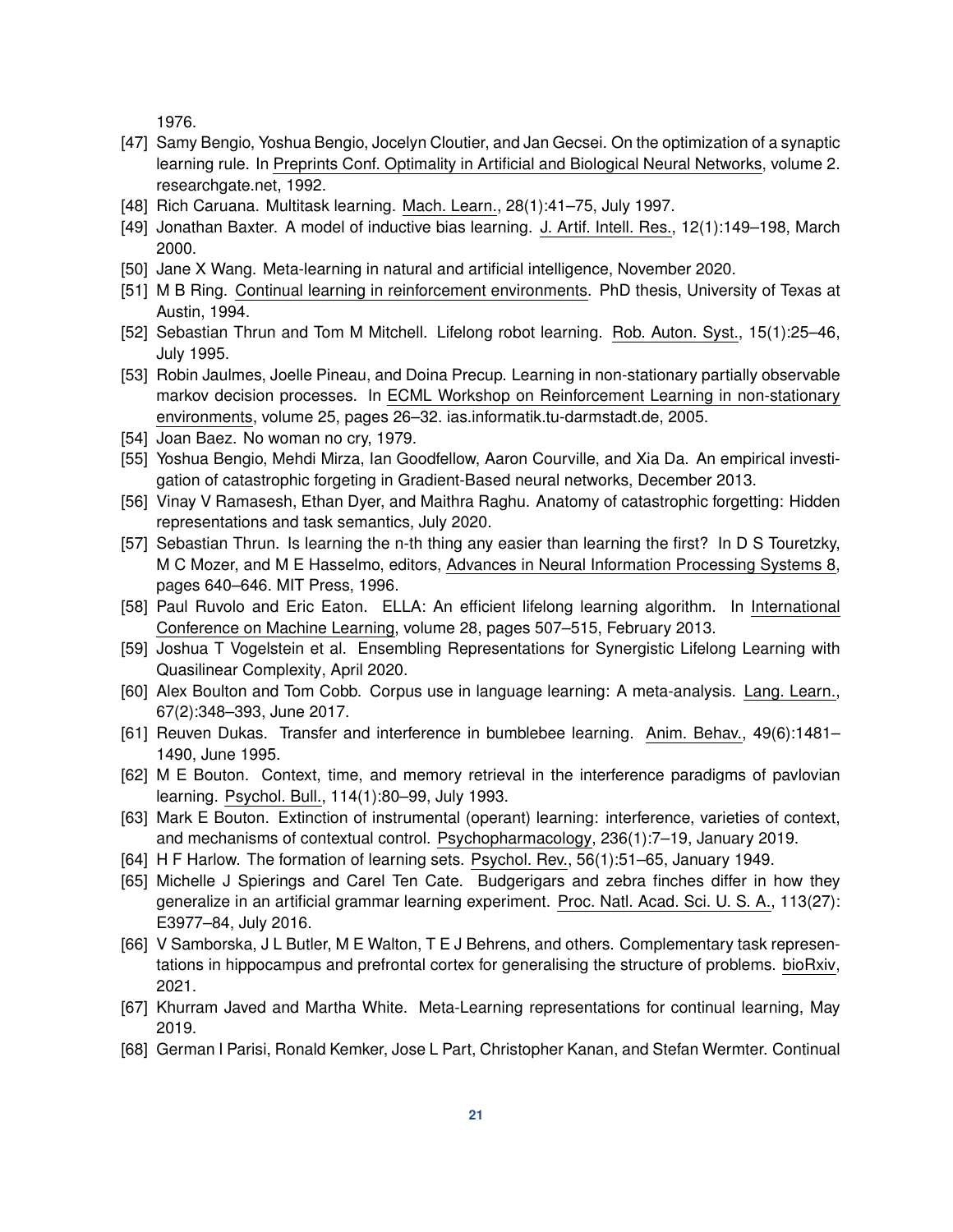lifelong learning with neural networks: A review. Neural Netw., 113:54–71, May 2019.

- <span id="page-21-0"></span>[69] Richard Kurle, Botond Cseke, Alexej Klushyn, Patrick van der Smagt, and Stephan Günnemann. Continual learning with bayesian neural networks for Non-Stationary data, September 2019.
- <span id="page-21-1"></span>[70] Annie Xie, James Harrison, and Chelsea Finn. Deep reinforcement learning amidst lifelong Non-Stationarity, June 2020.
- <span id="page-21-2"></span>[71] Steven Pinker. The Blank Slate: The Modern Denial of Human Nature. Penguin Books, reprint edition edition, August 2003.
- <span id="page-21-3"></span>[72] Nicolo Cesa-Bianchi and Gabor Lugosi. Prediction, Learning, and Games. Cambridge University Press, March 2006.
- <span id="page-21-4"></span>[73] Alexander Rakhlin and Karthik Sridharan. Statistical Learning and Sequential Prediction. Massachusetts Institute of Technology, September 2014.
- <span id="page-21-5"></span>[74] Moritz Hardt and Benjamin Recht. Patterns, predictions, and actions: A story about machine learning. [https://mlstory.org,](https://mlstory.org) 2021.
- <span id="page-21-6"></span>[75] Jürgen Schmidhuber. A possibility for implementing curiosity and boredom in model-building neural controllers. In Proc. of the international conference on simulation of adaptive behavior: From animals to animats, pages 222–227. mediatum.ub.tum.de, 1991.
- <span id="page-21-7"></span>[76] Richard S Sutton and Andrew G Barto. Introduction to Reinforcement Learning. Camgridge: MIT Press, March 1998.
- <span id="page-21-8"></span>[77] Khimya Khetarpal, Matthew Riemer, Irina Rish, and Doina Precup. Towards continual reinforcement learning: A review and perspectives, December 2020.
- <span id="page-21-9"></span>[78] Alex Konkel and Neal J Cohen. Relational memory and the hippocampus: representations and methods. Front. Neurosci., 3(2):166–174, September 2009.
- <span id="page-21-10"></span>[79] Marc W Howard and Howard Eichenbaum. Time and space in the hippocampus. Brain Res., 1621:345–354, September 2015.
- <span id="page-21-11"></span>[80] M Giurfa, S Zhang, A Jenett, R Menzel, and M V Srinivasan. The concepts of 'sameness' and 'difference' in an insect. Nature, 410(6831):930–933, April 2001.
- <span id="page-21-12"></span>[81] Takeshi Atsumi, Masakazu Ide, and Makoto Wada. Spontaneous discriminative response to the biological motion displays involving a walking conspecific in mice. Front. Behav. Neurosci., 12: 263, November 2018.
- <span id="page-21-13"></span>[82] Steven L Franconeri and Daniel J Simons. Moving and looming stimuli capture attention. Percept. Psychophys., 65(7):999–1010, October 2003.
- <span id="page-21-14"></span>[83] Samantha M W Wood and Justin N Wood. One-shot object parsing in newborn chicks. J. Exp. Psychol. Gen., March 2021.
- <span id="page-21-15"></span>[84] Elizabeth S Spelke. Principles of object perception. Cogn. Sci., 14(1):29–56, January 1990.
- <span id="page-21-16"></span>[85] Morton J Mendelson, Marshall M Haith, and Patricia S Goldman-Rakic. Face scanning and responsiveness to social cues in infant rhesus monkeys. Dev. Psychol., 18(2):222–228, March 1982.
- <span id="page-21-17"></span>[86] M Tomasello, J Call, and B Hare. Five primate species follow the visual gaze of conspecifics. Anim. Behav., 55(4):1063–1069, April 1998.
- <span id="page-21-18"></span>[87] Shimon Ullman, Daniel Harari, and Nimrod Dorfman. From simple innate biases to complex visual concepts. Proc. Natl. Acad. Sci. U. S. A., 109(44):18215–18220, October 2012.
- <span id="page-21-19"></span>[88] Lindsey J Powell, Heather L Kosakowski, and Rebecca Saxe. Social origins of cortical face areas. Trends Cogn. Sci., 22(9):752–763, September 2018.
- <span id="page-21-20"></span>[89] Anthony M Zador. A critique of pure learning and what artificial neural networks can learn from animal brains. Nat. Commun., 10(1):3770, August 2019.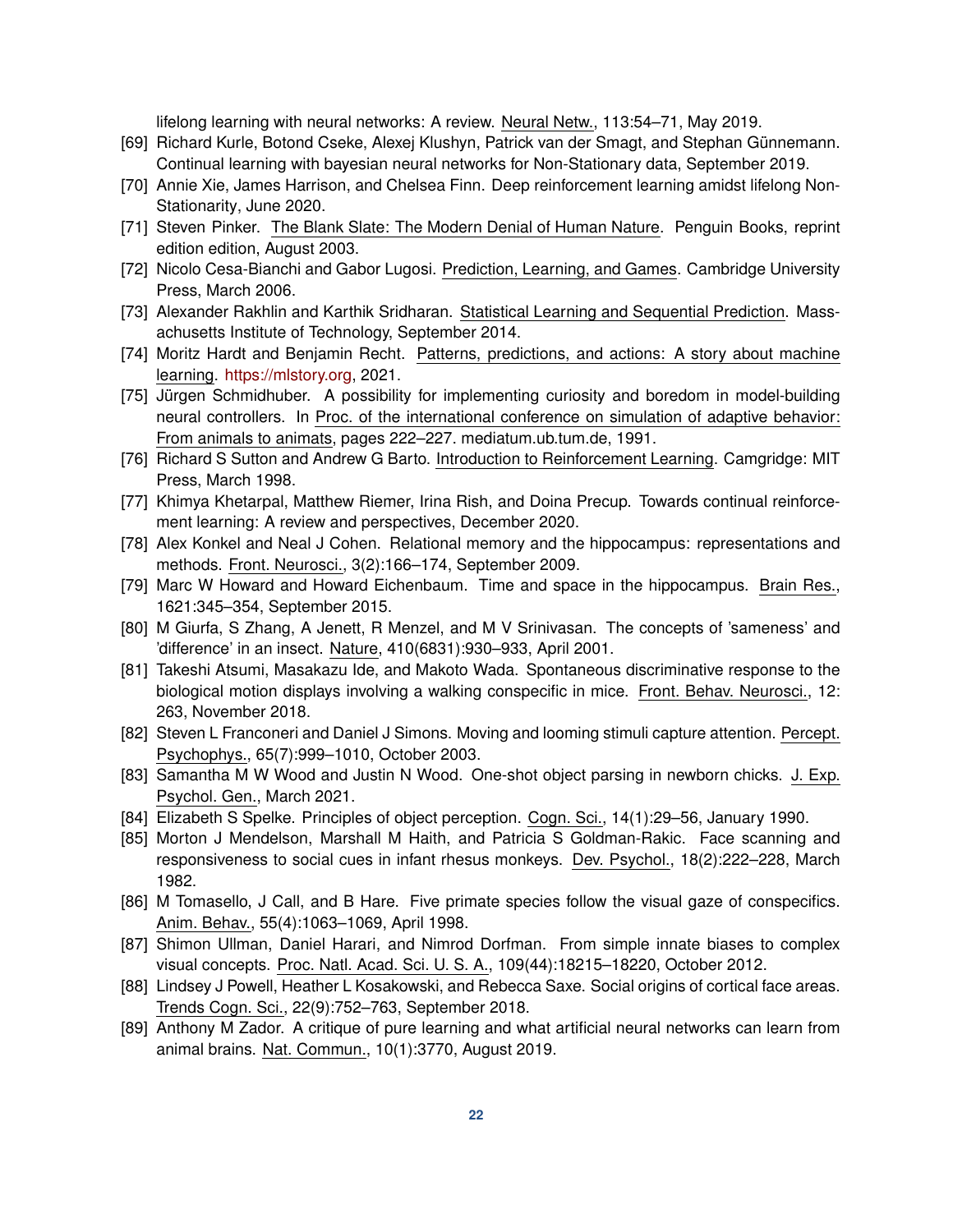- <span id="page-22-0"></span>[90] Izzeddin Gur, Natasha Jaques, Yingjie Miao, Jongwook Choi, Manoj Tiwari, Honglak Lee, and Aleksandra Faust. Environment generation for zero-shot compositional reinforcement learning. Adv. Neural Inf. Process. Syst., 34, December 2021.
- <span id="page-22-1"></span>[91] Yann LeCun, Patrick Haffner, Léon Bottou, and Yoshua Bengio. Object recognition with Gradient-Based learning. In Shape, Contour and Grouping in Computer Vision, page 319, Berlin, Heidelberg, January 1999. Springer-Verlag.
- <span id="page-22-2"></span>[92] Michael R Ibbotson, NSC Price, and Nathan A Crowder. On the division of cortical cells into simple and complex types: a comparative viewpoint. Journal of neurophysiology, 93(6):3699– 3702, 2005.
- <span id="page-22-3"></span>[93] Emmy Noether. Invariante variationsprobleme, math-phys. Klasse, pp235-257, 1918.
- <span id="page-22-4"></span>[94] Soledad Villar, David W Hogg, Kate Storey-Fisher, Weichi Yao, and Ben Blum-Smith. Scalars are universal: Equivariant machine learning, structured like classical physics. In Thirty-Fifth Conference on Neural Information Processing Systems, 2021.
- [95] Risi Kondor. N-body networks: a covariant hierarchical neural network architecture for learning atomic potentials. arXiv preprint arXiv:1803.01588, 2018.
- [96] Taco Cohen and Max Welling. Group equivariant convolutional networks. In International conference on machine learning, pages 2990–2999. PMLR, 2016.
- <span id="page-22-5"></span>[97] Marc Finzi, Max Welling, and Andrew Gordon Wilson. A practical method for constructing equivariant multilayer perceptrons for arbitrary matrix groups. arXiv preprint arXiv:2104.09459, 2021.
- <span id="page-22-6"></span>[98] Alberto Bietti, Luca Venturi, and Joan Bruna. On the sample complexity of learning with geometric stability. arXiv preprint arXiv:2106.07148, 2021.
- <span id="page-22-7"></span>[99] Song Mei, Theodor Misiakiewicz, and Andrea Montanari. Learning with invariances in random features and kernel models, 2021.
- <span id="page-22-8"></span>[100] Gregory Benton, Marc Finzi, Pavel Izmailov, and Andrew Gordon Wilson. Learning invariances in neural networks. arXiv preprint arXiv:2010.11882, 2020.
- <span id="page-22-9"></span>[101] Evangelos Chatzipantazis, Stefanos Pertigkiozoglou, Kostas Daniilidis, and Edgar Dobriban. Learning augmentation distributions using transformed risk minimization. arXiv preprint arXiv:2111.08190, 2021.
- <span id="page-22-10"></span>[102] Kim Junkyung, Ricci Matthew, and Serre Thomas. Not-So-CLEVR: learning same–different relations strains feedforward neural networks. Interface Focus, 8(4):20180011, August 2018.
- <span id="page-22-11"></span>[103] Howard G Tucker. A generalization of the Glivenko-Cantelli theorem. Ann. Math. Stat., 30(3): 828–830, 1959.
- <span id="page-22-12"></span>[104] Luc Devroye. On arbitrarily slow rates of global convergence in density estimation. Zeitschrift für Wahrscheinlichkeitstheorie und Verwandte Gebiete, 62(4):475–483, December 1983.
- <span id="page-22-13"></span>[105] A Antos, L Devroye, and L Gyorfi. Lower bounds for bayes error estimation. IEEE Trans. Pattern Anal. Mach. Intell., 21(7):643–645, July 1999.
- <span id="page-22-14"></span>[106] David H Wolpert. The supervised learning No-Free-Lunch theorems. In Rajkumar Roy, Mario Köppen, Seppo Ovaska, Takeshi Furuhashi, and Frank Hoffmann, editors, Soft Computing and Industry: Recent Applications, pages 25–42. Springer London, London, 2002.
- <span id="page-22-15"></span>[107] Erik J Peterson and Timothy D Verstynen. A way around the exploration-exploitation dilemma, June 2019.
- <span id="page-22-16"></span>[108] Robert B Pippin. Hegel's Practical Philosophy: Rational Agency as Ethical Life. Cambridge University Press, 2008.
- [109] Emily Sumner, Amy X Li, Amy Perfors, Brett Hayes, Danielle Navarro, and Barbara W Sarnecka. The exploration advantage: Children's instinct to explore allows them to find information that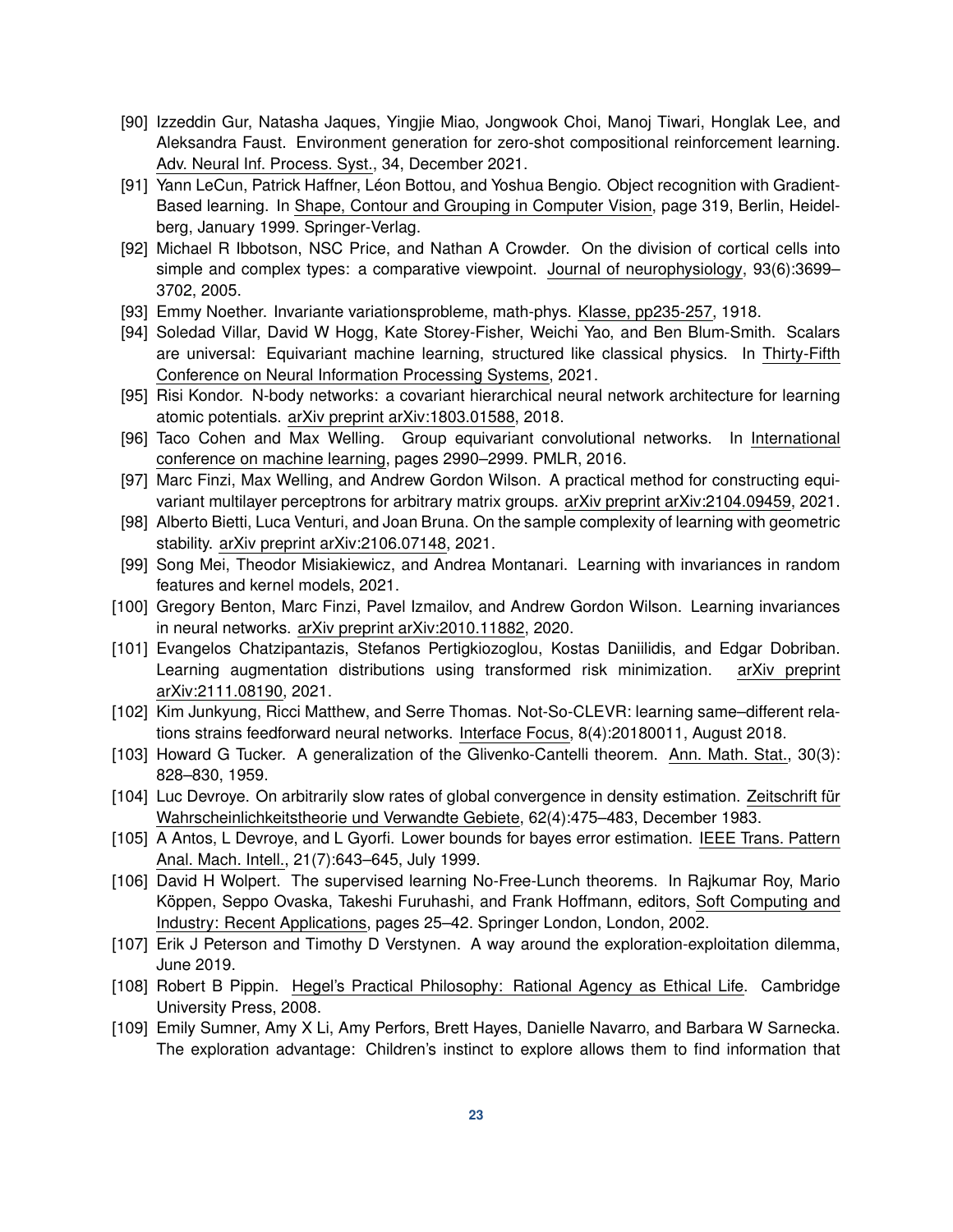adults miss. psyarxiv.com, 2019.

- [110] Eliza Kosoy, Jasmine Collins, David M Chan, Sandy Huang, Deepak Pathak, Pulkit Agrawal, John Canny, Alison Gopnik, and Jessica B Hamrick. Exploring exploration: Comparing children with RL agents in unified environments, May 2020.
- <span id="page-23-0"></span>[111] Emily G Liquin and Alison Gopnik. Children are more exploratory and learn more than adults in an approach-avoid task. Cognition, 218:104940, October 2021.
- <span id="page-23-1"></span>[112] Andrew Gelman and Guido Imbens. Why ask why? forward causal inference and reverse causal questions, November 2013.
- <span id="page-23-2"></span>[113] George Loewenstein. The psychology of curiosity: A review and reinterpretation. Psychol. Bull., 116(1):75–98, July 1994.
- <span id="page-23-3"></span>[114] Lily FitzGibbon, Henrike Moll, Julia Carboni, Ryan Lee, and Morteza Dehghani. Counterfactual curiosity in preschool children. J. Exp. Child Psychol., 183:146–157, July 2019.
- <span id="page-23-4"></span>[115] Maya Zhe Wang and Benjamin Y Hayden. Monkeys are curious about counterfactual outcomes, 2019.
- <span id="page-23-5"></span>[116] D E Berlyne. The arousal and satiation of perceptual curiosity in the rat. J. Comp. Physiol. Psychol., 48(4):238–246, August 1955.
- <span id="page-23-6"></span>[117] W N Dember and R W Earl. Analysis of exploratory, manipulatory, and curiosity behaviors. Psychol. Rev., 64(2):91–96, March 1957.
- <span id="page-23-7"></span>[118] Junyi Chu and Laura E Schulz. Play, curiosity, and cognition. Annual Review of Developmental Psychology, December 2020.
- <span id="page-23-8"></span>[119] Michael J Kuba, Tamar Gutnick, and Gordon M Burghardt. Learning from play in octopus. Cephalopod Cognition; Darmaillacq, A. -S. , Dickel, L. , Mather, J. , Eds, pages 57–67, 2014.
- <span id="page-23-9"></span>[120] Adam J Calhoun, Sreekanth H Chalasani, and Tatyana O Sharpee. Maximally informative foraging by caenorhabditis elegans. Elife, 3, December 2014.
- <span id="page-23-10"></span>[121] Maria-Florina Balcan, Alina Beygelzimer, and John Langford. Agnostic active learning. J. Comput. System Sci., 75(1):78–89, January 2009.
- <span id="page-23-11"></span>[122] Maria-Florina Balcan, Steve Hanneke, and Jennifer Wortman Vaughan. The true sample complexity of active learning. Mach. Learn., 80(2):111–139, September 2010.
- <span id="page-23-12"></span>[123] Kenji Kobayashi and Ming Hsu. Common neural code for reward and information value. Proc. Natl. Acad. Sci. U. S. A., 116(26):13061–13066, June 2019.
- <span id="page-23-13"></span>[124] R Bellman. DYNAMIC PROGRAMMING AND LAGRANGE MULTIPLIERS. Proc. Natl. Acad. Sci. U. S. A., 42(10):767–769, October 1956.
- <span id="page-23-14"></span>[125] David Hume. An abstract of a treatise of human nature, 1739.
- <span id="page-23-15"></span>[126] Christoph J Völter and Josep Call. Causal and inferential reasoning in animals. In Josep Call, editor, APA handbook of comparative psychology: Perception, learning, and cognition, Vol, volume 2, pages 643–671. American Psychological Association, xiii, Washington, DC, US, 2017.
- <span id="page-23-16"></span>[127] Josep Call. Inferences about the location of food in the great apes (pan paniscus, pan troglodytes, gorilla gorilla, and pongo pygmaeus). J. Comp. Psychol., 118(2):232–241, June 2004.
- <span id="page-23-17"></span>[128] Lisa A Heimbauer, Rebecca L Antworth, and Michael J Owren. Capuchin monkeys (cebus apella) use positive, but not negative, auditory cues to infer food location. Anim. Cogn., 15(1):45–55, January 2012.
- <span id="page-23-18"></span>[129] Christian Nawroth and Eberhard von Borell. Domestic pigs' (sus scrofa domestica) use of direct and indirect visual and auditory cues in an object choice task. Anim. Cogn., 18(3):757–766, May 2015.
- <span id="page-23-19"></span>[130] Christian Schloegl, Judith Schmidt, Markus Boeckle, Brigitte M Weiß, and Kurt Kotrschal. Grey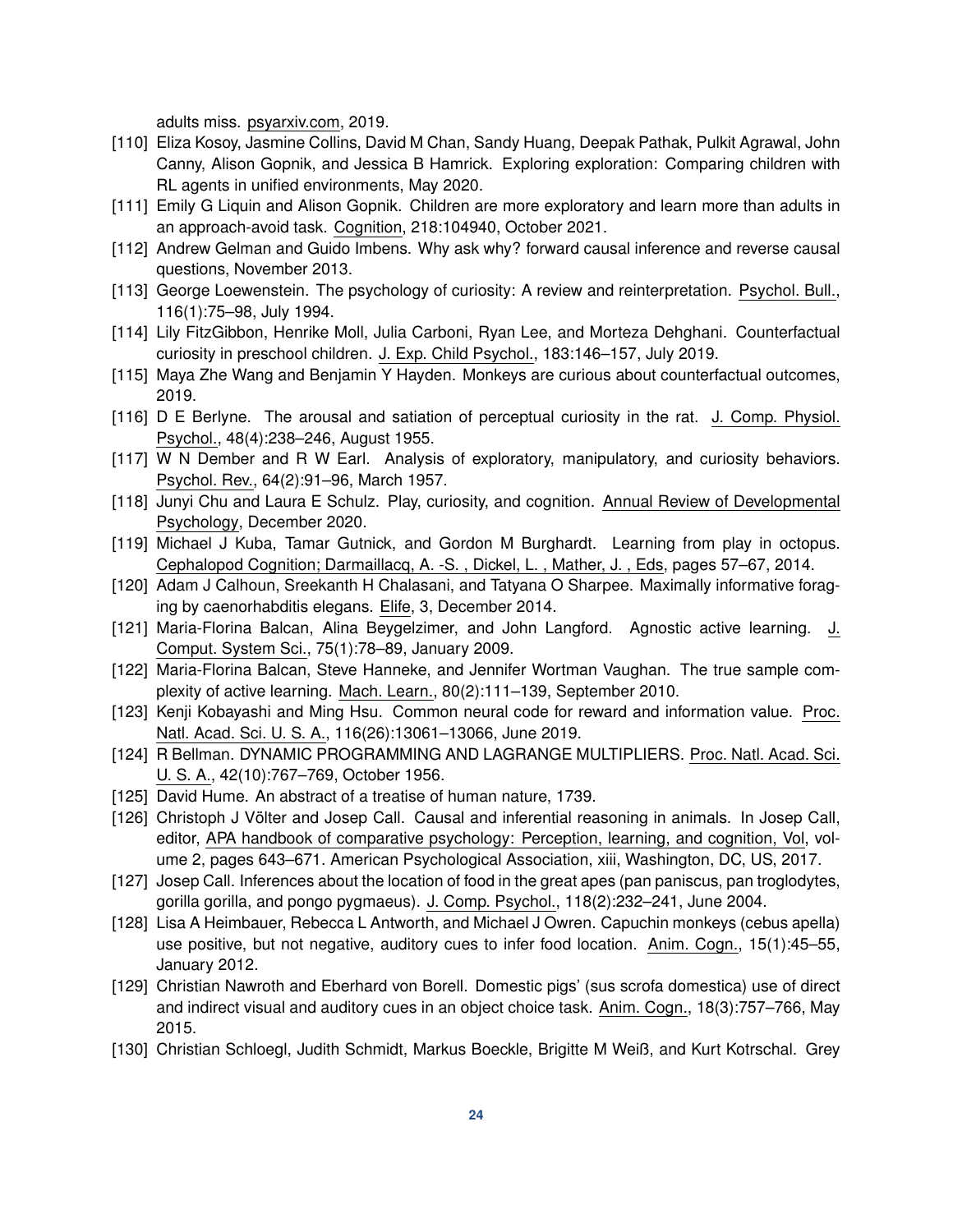parrots use inferential reasoning based on acoustic cues alone. Proc. Biol. Sci., 279(1745): 4135–4142, October 2012.

- <span id="page-24-0"></span>[131] Dorothy L Cheney and Robert M Seyfarth. How Monkeys See the World: Inside the Mind of Another Species. University of Chicago Press, 1990.
- <span id="page-24-1"></span>[132] Emma Collier-Baker, Joanne M Davis, and Thomas Suddendorf. Do dogs (canis familiaris) understand invisible displacement? J. Comp. Psychol., 118(4):421–433, December 2004.
- <span id="page-24-2"></span>[133] Katie E Slocombe, Tanja Kaller, Josep Call, and Klaus Zuberbühler. Chimpanzees extract social information from agonistic screams. PLoS One, 5(7):e11473, July 2010.
- <span id="page-24-3"></span>[134] D L Cheney, R M Seyfarth, and J B Silk. The responses of female baboons (papio cynocephalus ursinus) to anomalous social interactions: evidence for causal reasoning? J. Comp. Psychol., 109(2):134–141, June 1995.
- <span id="page-24-4"></span>[135] Jorg J M Massen, Andrius Pašukonis, Judith Schmidt, and Thomas Bugnyar. Ravens notice dominance reversals among conspecifics within and outside their social group. Nat. Commun., 5:3679, April 2014.
- <span id="page-24-5"></span>[136] H Davis. Transitive inference in rats (rattus norvegicus). J. Comp. Psychol., 106(4):342–349, December 1992.
- <span id="page-24-6"></span>[137] William A Roberts and Maria T Phelps. Transitive inference in rats: A test of the spatial coding hypothesis. Psychol. Sci., 5(6):368–374, November 1994.
- <span id="page-24-7"></span>[138] Colin Allen. Transitive inference in animals: Reasoning or conditioned associations. Rational animals, pages 175–185, 2006.
- <span id="page-24-8"></span>[139] Elizabeth A Tibbetts, Jorge Agudelo, Sohini Pandit, and Jessica Riojas. Transitive inference in polistes paper wasps. Biol. Lett., 15(5):20190015, May 2019.
- <span id="page-24-9"></span>[140] Jonas Peters, Peter Bühlmann, and Nicolai Meinshausen. Causal inference by using invariant prediction: identification and confidence intervals. Journal of the Royal Statistical Society: Series B (Statistical Methodology), 5(78):947–1012, October 2016.
- <span id="page-24-10"></span>[141] Liam Rose, Laura Graham, Allison Koenecke, Michael Powell, Ruoxuan Xiong, Zhu Shen, Kenneth W Kinzler, Chetan Bettegowda, Bert Vogelstein, Maximilian F Konig, Susan Athey, Joshua T Vogelstein, and Todd H Wagner. The association between alpha-1 adrenergic receptor antagonists and In-Hospital mortality from COVID-19. medRxiv, December 2020.
- <span id="page-24-11"></span>[142] Bernhard Schölkopf. Causality for machine learning, November 2019.
- [143] Rama K Vasudevan, Maxim Ziatdinov, Lukas Vlcek, and Sergei V Kalinin. Off-the-shelf deep learning is not enough, and requires parsimony, bayesianity, and causality. npj Computational Materials, 7(1):1–6, January 2021.
- <span id="page-24-12"></span>[144] Bernhard Schölkopf, Francesco Locatello, Stefan Bauer, Nan Rosemary Ke, Nal Kalchbrenner, Anirudh Goyal, and Yoshua Bengio. Towards causal representation learning, February 2021.
- <span id="page-24-13"></span>[145] Sebastian Seung. Connectome: How the Brain's Wiring Makes Us who We are. Houghton Mifflin Harcourt, none edition edition, 2012.
- <span id="page-24-14"></span>[146] Ian Goodfellow, Yoshua Bengio, and Aaron Courville. Deep Learning. MIT Press, November 2016.
- <span id="page-24-15"></span>[147] Judea Pearl. Bayesian networks, 2011.
- [148] Avanti Athreya, Donniell E Fishkind, Minh Tang, Carey E Priebe, Youngser Park, Joshua T Vogelstein, Keith Levin, Vince Lyzinski, Yichen Qin, and Daniel L Sussman. Statistical inference on random dot product graphs: a survey. The Journal of Machine, 18(226):1–92, 2017.
- [149] Carey E Priebe, Cencheng Shen, Ningyuan Huang, and Tianyi Chen. A simple spectral failure mode for graph convolutional networks. IEEE Trans. Pattern Anal. Mach. Intell., PP, August 2021.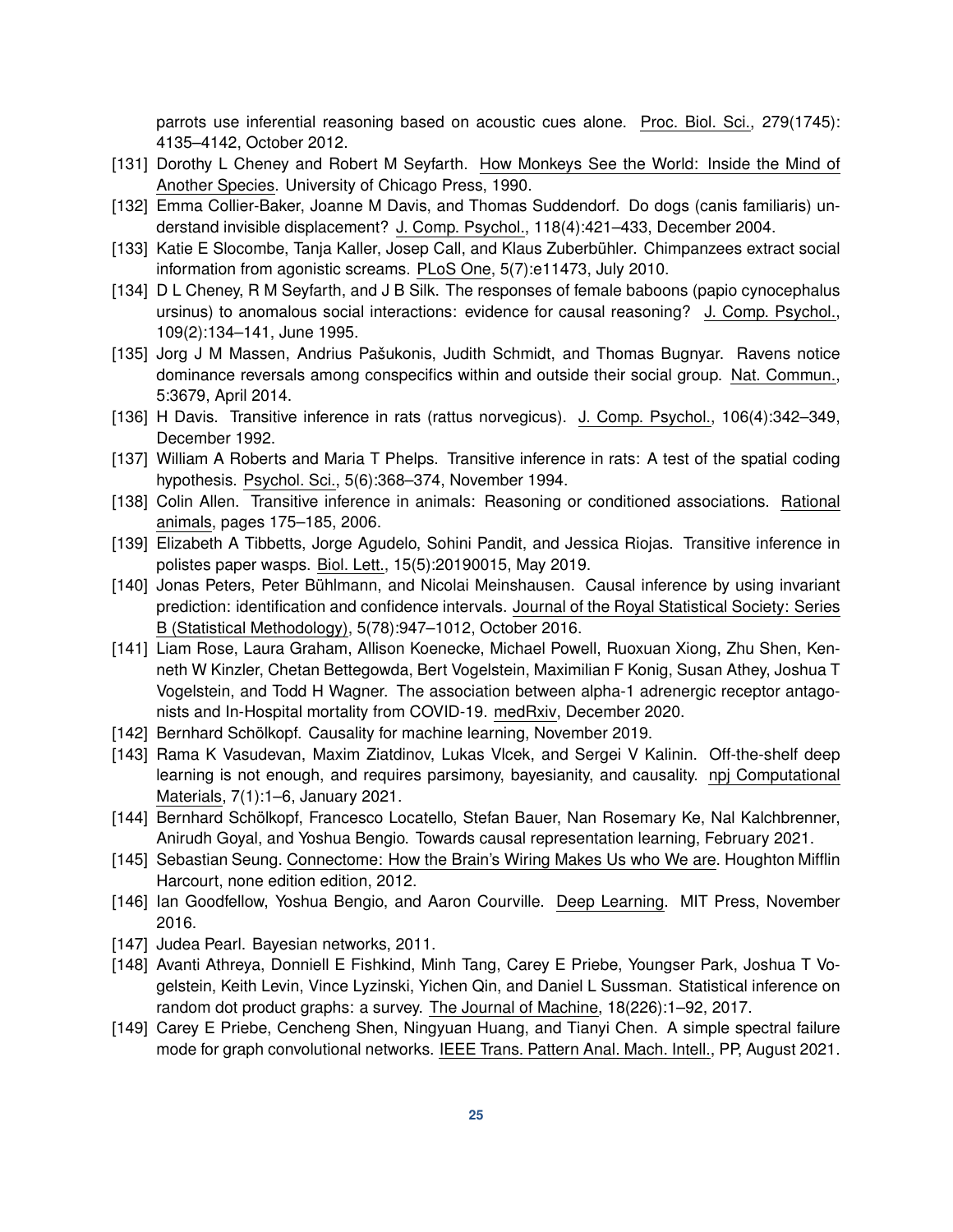- <span id="page-25-0"></span>[150] Keyulu Xu\*, Weihua Hu\*, Jure Leskovec, and Stefanie Jegelka. How Powerful are Graph Neural Networks? In International Conference on Learning Representations, September 2018.
- <span id="page-25-1"></span>[151] Charles J Stone. Consistent Nonparametric Regression. Annals of Statistics, 5(4):595–620, July 1977.
- <span id="page-25-2"></span>[152] Ben Sorscher, Surya Ganguli, and Haim Sompolinsky. The geometry of concept learning. bioRxiv, 2021.
- <span id="page-25-3"></span>[153] Chris R Sims. Efficient coding explains the universal law of generalization in human perception. Science, 360(6389):652–656, 2018.
- <span id="page-25-4"></span>[154] Carey E Priebe, Joshua T Vogelstein, Florian Engert, and Christopher M White. Modern Machine Learning: Partition & Vote, September 2020.
- <span id="page-25-5"></span>[155] Jonathan Frankle and Michael Carbin. The Lottery Ticket Hypothesis: Finding Sparse, Trainable Neural Networks. In International Conference on Learning Representations, September 2018.
- <span id="page-25-6"></span>[156] Luc Devroye, Laszlo Györfi, and Gabor Lugosi. A probabilistic theory of pattern recognition. Stochastic Modelling and Applied Probability. Springer, New York, NY, 1996 edition, November 2013.
- <span id="page-25-7"></span>[157] Haoyin Xu at al. When are deep networks really better than decision forests at small sample sizes, and how?, August 2021.
- <span id="page-25-8"></span>[158] Guido F Montufar, Razvan Pascanu, Kyunghyun Cho, and Yoshua Bengio. On the number of linear regions of deep neural networks. In Z Ghahramani, M Welling, C Cortes, N D Lawrence, and K Q Weinberger, editors, Advances in Neural Information Processing Systems 27, pages 2924–2932. Curran Associates, Inc., 2014.
- <span id="page-25-9"></span>[159] Raja Giryes, Guillermo Sapiro, and Alex M Bronstein. Deep Neural Networks with Random Gaussian Weights: A Universal Classification Strategy? IEEE Trans. Signal Process., 64(13): 3444–3457, July 2016.
- <span id="page-25-15"></span>[160] Leo Breiman. Random Forests. Mach. Learn., 45(1):5–32, October 2001.
- <span id="page-25-16"></span>[161] Robert E Schapire. The strength of weak learnability. Mach. Learn., 5(2):197–227, 1990.
- <span id="page-25-17"></span>[162] Manuel Fernández-Delgado, Eva Cernadas, Senén Barro, and Dinani Amorim. Do we need hundreds of classifiers to solve real world classification problems. J. Mach. Learn. Res., 15(1): 3133–3181, 2014.
- <span id="page-25-10"></span>[163] R M French. Catastrophic forgetting in connectionist networks. Trends Cogn. Sci., 3(4):128–135, April 1999.
- <span id="page-25-11"></span>[164] James Kirkpatrick, Razvan Pascanu, Neil Rabinowitz, Joel Veness, Guillaume Desjardins, Andrei A Rusu, Kieran Milan, John Quan, Tiago Ramalho, Agnieszka Grabska-Barwinska, Demis Hassabis, Claudia Clopath, Dharshan Kumaran, and Raia Hadsell. Overcoming catastrophic forgetting in neural networks. Proc. Natl. Acad. Sci. U. S. A., 114(13):3521–3526, March 2017.
- <span id="page-25-12"></span>[165] Bernhard Schölkopf, Director of the Max Planck Institute for Intelligent in Tübingen Germany Professor for Machine Lea Bernhard Schölkopf, Rnhard Schölkopf, Alexander J Smola, Francis Bach, and Managing Director of the Max Planck Institute for Biological Cybernetics in Tubingen Germany Profe Bernhard Scholkopf. Learning with Kernels: Support Vector Machines, Regularization, Optimization, and Beyond. MIT Press, 2002.
- <span id="page-25-13"></span>[166] Robert C Wilson, Elizabeth Bonawitz, Vincent D Costa, and R Becket Ebitz. Balancing exploration and exploitation with information and randomization. Curr Opin Behav Sci, 38:49–56, April 2021.
- <span id="page-25-14"></span>[167] David Silver, Guy Lever, Nicolas Heess, Thomas Degris, Daan Wierstra, and Martin Riedmiller. Deterministic policy gradient algorithms. In Eric P Xing and Tony Jebara, editors, Proceedings of the 31st International Conference on Machine Learning, volume 32 of Proceedings of Machine Learning Research, pages 387–395, Bejing, China, 2014. PMLR.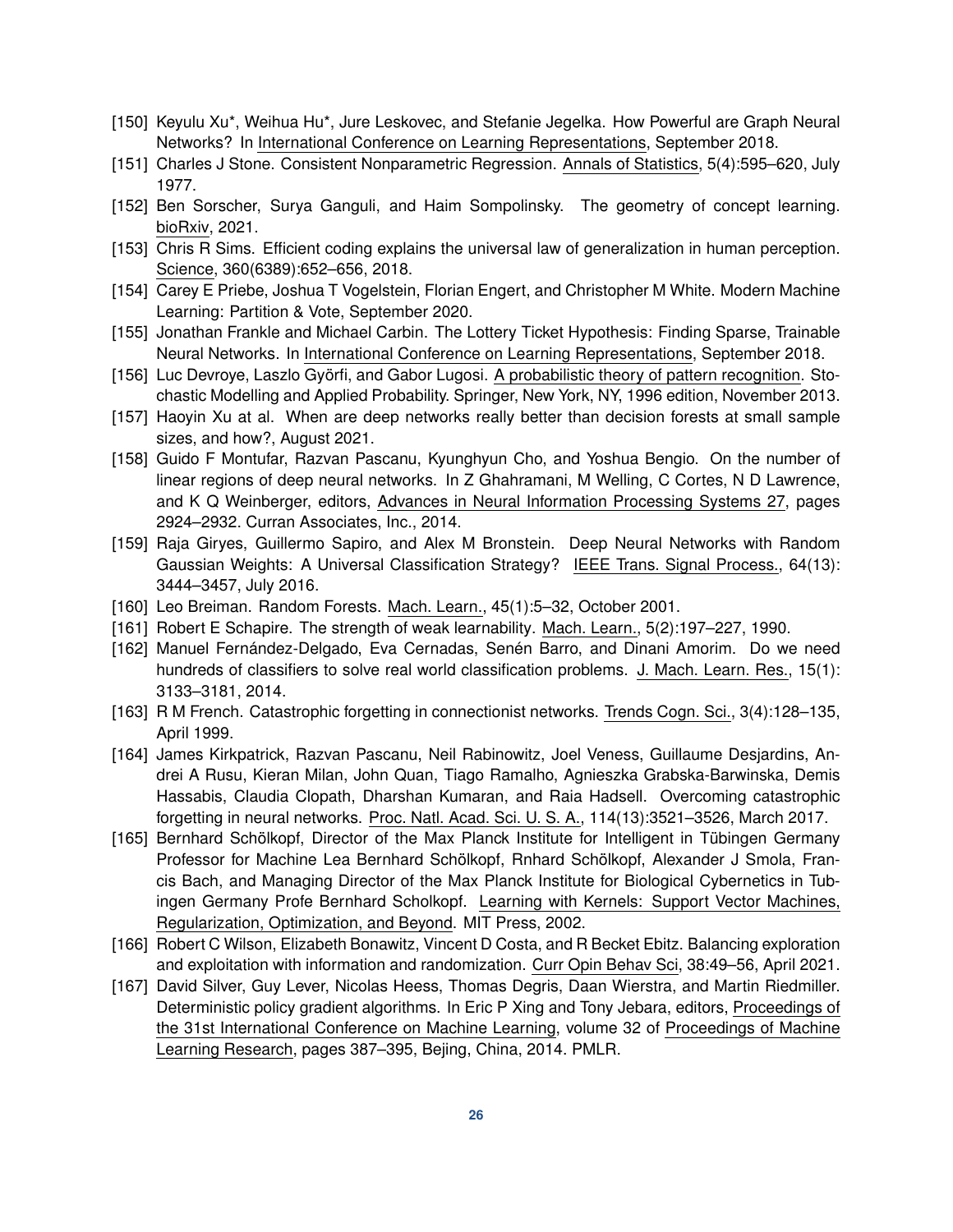- <span id="page-26-0"></span>[168] David Lopez-Paz, Robert Nishihara, Soumith Chintala, Bernhard Scholkopf, and Léon Bottou. Discovering causal signals in images. In Proceedings of the IEEE Conference on Computer Vision and Pattern Recognition, pages 6979–6987. openaccess.thecvf.com, 2017.
- <span id="page-26-1"></span>[169] Demis Hassabis, Dharshan Kumaran, Christopher Summerfield, and Matthew Botvinick. Neuroscience-Inspired artificial intelligence. Neuron, 95(2):245–258, July 2017.
- <span id="page-26-2"></span>[170] Adam H Marblestone, Greg Wayne, and Konrad P Kording. Toward an integration of deep learning and neuroscience. Frontiers in computational neuroscience, 10:94, 2016.
- <span id="page-26-3"></span>[171] Warren S McCulloch and Walter Pitts. A logical calculus of the ideas immanent in nervous activity. Bull. Math. Biophys., 5(4):115–133, December 1943.
- <span id="page-26-4"></span>[172] F Rosenblatt. The perceptron: a probabilistic model for information storage and organization in the brain. Psychol. Rev., 65(6):386–408, November 1958.
- <span id="page-26-5"></span>[173] Blake A Richards, Timothy P Lillicrap, Philippe Beaudoin, Yoshua Bengio, Rafal Bogacz, Amelia Christensen, Claudia Clopath, Rui Ponte Costa, Archy de Berker, Surya Ganguli, et al. A deep learning framework for neuroscience. Nature neuroscience, 22(11):1761–1770, 2019.
- <span id="page-26-6"></span>[174] Olivia Guest and Andrea E Martin. How computational modeling can force theory building in psychological science. Perspect. Psychol. Sci., 16(4):789–802, July 2021.
- <span id="page-26-7"></span>[175] A M Turing. COMPUTING MACHINERY AND INTELLIGENCE. Mind, LIX(236):433–460, October 1950.
- <span id="page-26-8"></span>[176] R Jacob Vogelstein, Udayan Mallik, Joshua T Vogelstein, and Gert Cauwenberghs. Dynamically reconfigurable silicon array of spiking neurons with conductance-based synapses. IEEE Trans. Neural Netw., 18(1):253–265, January 2007.
- <span id="page-26-9"></span>[177] M Davies. Progress in Neuromorphic Computing : Drawing Inspiration from Nature for Gains in AI and Computing. In 2019 International Symposium on VLSI Design, Automation and Test (VLSI-DAT), pages 1– 1, April 2019.
- <span id="page-26-10"></span>[178] G A Silva, A R Muotri, and C White. Understanding the human brain using brain organoids and a Structure-Function theory, 2020.
- <span id="page-26-11"></span>[179] Andrew G Barto, Richard S Sutton, and Charles W Anderson. Neuronlike adaptive elements that can solve difficult learning control problems. IEEE Trans. Syst. Man Cybern., SMC-13(5): 834–846, September 1983.
- <span id="page-26-12"></span>[180] Simon D Fisher, Paul B Robertson, Melony J Black, Peter Redgrave, Mark A Sagar, Wickliffe C Abraham, and John N J Reynolds. Reinforcement determines the timing dependence of corticostriatal synaptic plasticity in vivo. Nat. Commun., 8(1):334, August 2017.
- <span id="page-26-13"></span>[181] Tomomi Shindou, Mayumi Shindou, Sakurako Watanabe, and Jeffery Wickens. A silent eligibility trace enables dopamine-dependent synaptic plasticity for reinforcement learning in the mouse striatum. Eur. J. Neurosci., 49(5):726–736, March 2019.
- <span id="page-26-14"></span>[182] Volodymyr Mnih, Koray Kavukcuoglu, David Silver, Andrei A Rusu, Joel Veness, Marc G Bellemare, Alex Graves, Martin Riedmiller, Andreas K Fidjeland, Georg Ostrovski, Stig Petersen, Charles Beattie, Amir Sadik, Ioannis Antonoglou, Helen King, Dharshan Kumaran, Daan Wierstra, Shane Legg, and Demis Hassabis. Human-level control through deep reinforcement learning. Nature, 518(7540):529–533, February 2015.
- [183] David Silver, Julian Schrittwieser, Karen Simonyan, Ioannis Antonoglou, Aja Huang, Arthur Guez, Thomas Hubert, Lucas Baker, Matthew Lai, Adrian Bolton, Yutian Chen, Timothy Lillicrap, Fan Hui, Laurent Sifre, George van den Driessche, Thore Graepel, and Demis Hassabis. Mastering the game of Go without human knowledge. Nature, 550(7676):354–359, October 2017.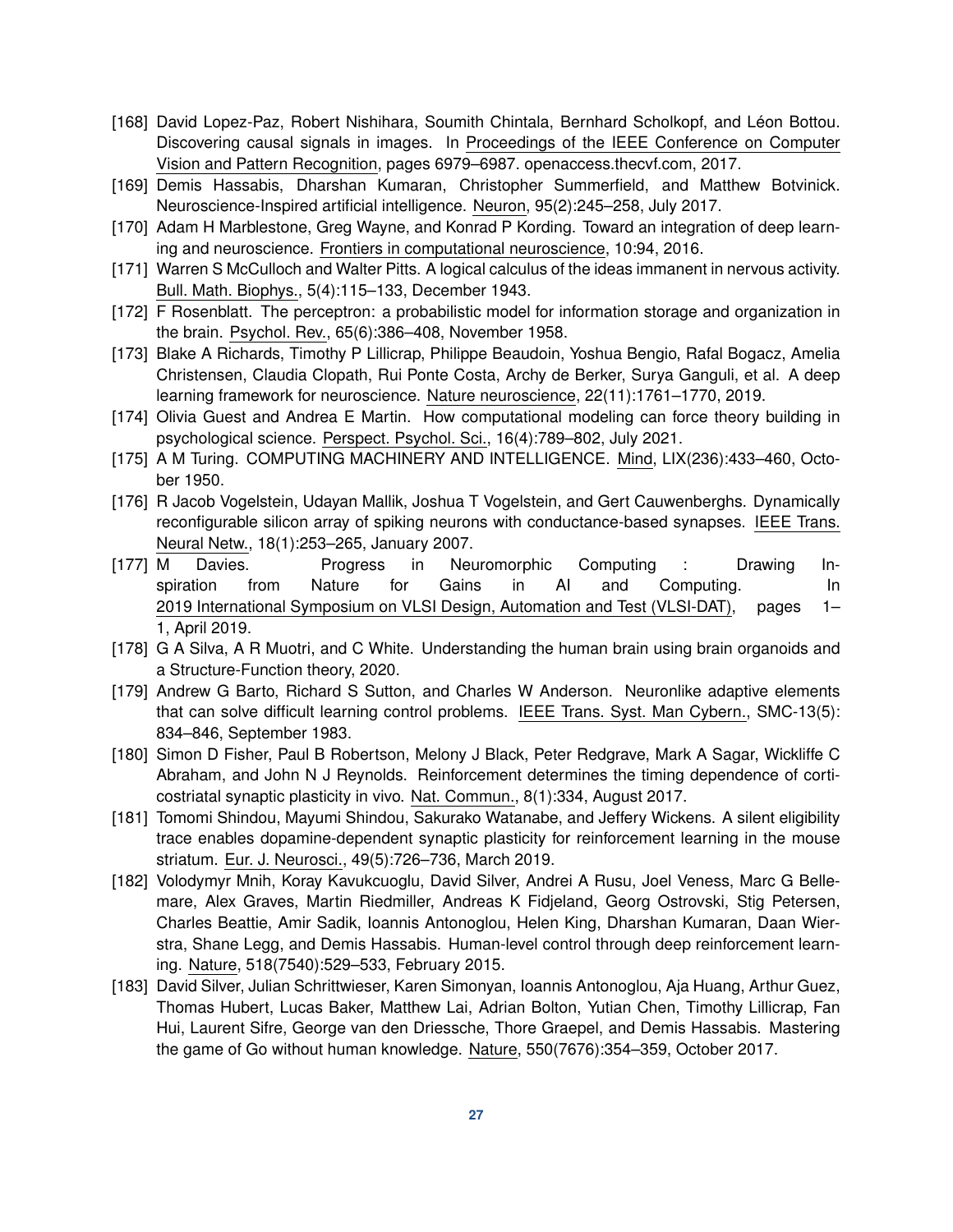- [184] Oriol Vinyals et al. Grandmaster level in StarCraft II using multi-agent reinforcement learning. Nature, 575(7782):350–354, November 2019.
- [185] Max Jaderberg et al. Human-level performance in 3D multiplayer games with population-based reinforcement learning. Science, 364(6443):859–865, May 2019.
- <span id="page-27-0"></span>[186] Will Dabney, Zeb Kurth-Nelson, Naoshige Uchida, Clara Kwon Starkweather, Demis Hassabis, Rémi Munos, and Matthew Botvinick. A distributional code for value in dopamine-based reinforcement learning. Nature, 577(7792):671–675, January 2020.
- <span id="page-27-1"></span>[187] K Shao, Z Tang, Y Zhu, N Li, and D Zhao. A survey of deep reinforcement learning in video games. arXiv preprint arXiv:1912.10944, 2019.
- <span id="page-27-2"></span>[188] Erik Peterson, Necati Alp Müyesser, Timothy Verstynen, and Kyle Dunovan. Combining imagination and heuristics to learn strategies that generalize. Neurons, Behavior, Data analysis, and Theory, 3(4):1–19, 2020.
- <span id="page-27-3"></span>[189] Arghyadeep Das, Vedant Shroff, Avi Jain, and Grishma Sharma. Knowledge transfer between similar atari games using deep Q-Networks to improve performance. In 2021 12th International Conference on Computing Communication and Networking Technologies (ICCCNT), pages 1–8. ieeexplore.ieee.org, July 2021.
- <span id="page-27-4"></span>[190] Andrew G Barto and Sridhar Mahadevan. Recent advances in hierarchical reinforcement learning. Discrete event dynamic systems, 13(1):41–77, 2003.
- [191] Pierre-Luc Bacon, Jean Harb, and Doina Precup. The Option-Critic architecture. AAAI, 31(1), February 2017.
- [192] Kevin Frans, Jonathan Ho, Xi Chen, Pieter Abbeel, and John Schulman. Meta learning shared hierarchies. arXiv preprint arXiv:1710.09767, 2017.
- <span id="page-27-5"></span>[193] Alexander Sasha Vezhnevets, Simon Osindero, Tom Schaul, Nicolas Heess, Max Jaderberg, David Silver, and Koray Kavukcuoglu. Feudal networks for hierarchical reinforcement learning. In International Conference on Machine Learning, pages 3540–3549. PMLR, 2017.
- <span id="page-27-6"></span>[194] Elias Bareinboim. Causal reinforcement learning. [https://crl.causalai.net/,](https://crl.causalai.net/) 2022. Accessed: 2022- 1-12.
- [195] Rosemary Nan Ke, Anirudh Goyal, Jane Wang, Stefan Bauer, Silvia Chiappa, Jovana Mitrovic, Theophane Weber, and Danilo Rezende. Causal learning for decision making (CLDM). [https:](https://causalrlworkshop.github.io/) [//causalrlworkshop.github.io/,](https://causalrlworkshop.github.io/) 2022. Accessed: 2022-1-12.
- <span id="page-27-7"></span>[196] Aurelien Bibaut, Maria Dimakopoulou, Nathan Kallus, Xinkun Nie, Masatoshi Uehara, and Kelly Zhang. Causal sequential decision making workshop. [https://nips.cc/Conferences/2021/](https://nips.cc/Conferences/2021/ScheduleMultitrack?event=21863) [ScheduleMultitrack?event=21863,](https://nips.cc/Conferences/2021/ScheduleMultitrack?event=21863) 2022. Accessed: 2022-1-12.
- <span id="page-27-8"></span>[197] Benjamin Eysenbach, Abhishek Gupta, Julian Ibarz, and Sergey Levine. Diversity is all you need: Learning skills without a reward function. arXiv preprint arXiv:1802.06070, 2018.
- [198] Deepak Pathak, Dhiraj Gandhi, and Abhinav Gupta. Self-supervised exploration via disagreement. In International conference on machine learning, pages 5062–5071. PMLR, 2019.
- <span id="page-27-9"></span>[199] Archit Sharma, Shixiang Gu, Sergey Levine, Vikash Kumar, and Karol Hausman. Dynamicsaware unsupervised discovery of skills. arXiv preprint arXiv:1907.01657, 2019.
- <span id="page-27-10"></span>[200] Iris van Rooij and Giosuè Baggio. Theory before the test: How to build High-Verisimilitude explanatory theories in psychological science. Perspect. Psychol. Sci., 16(4):682–697, July 2021.
- <span id="page-27-11"></span>[201] Mark K Singley and John Robert Anderson. The Transfer of Cognitive Skill. Harvard University Press, 1989.
- [202] Eric Schulz, Joshua B Tenenbaum, David Duvenaud, Maarten Speekenbrink, and Samuel J Gershman. Probing the compositionality of intuitive functions. CBMM, May 2016.